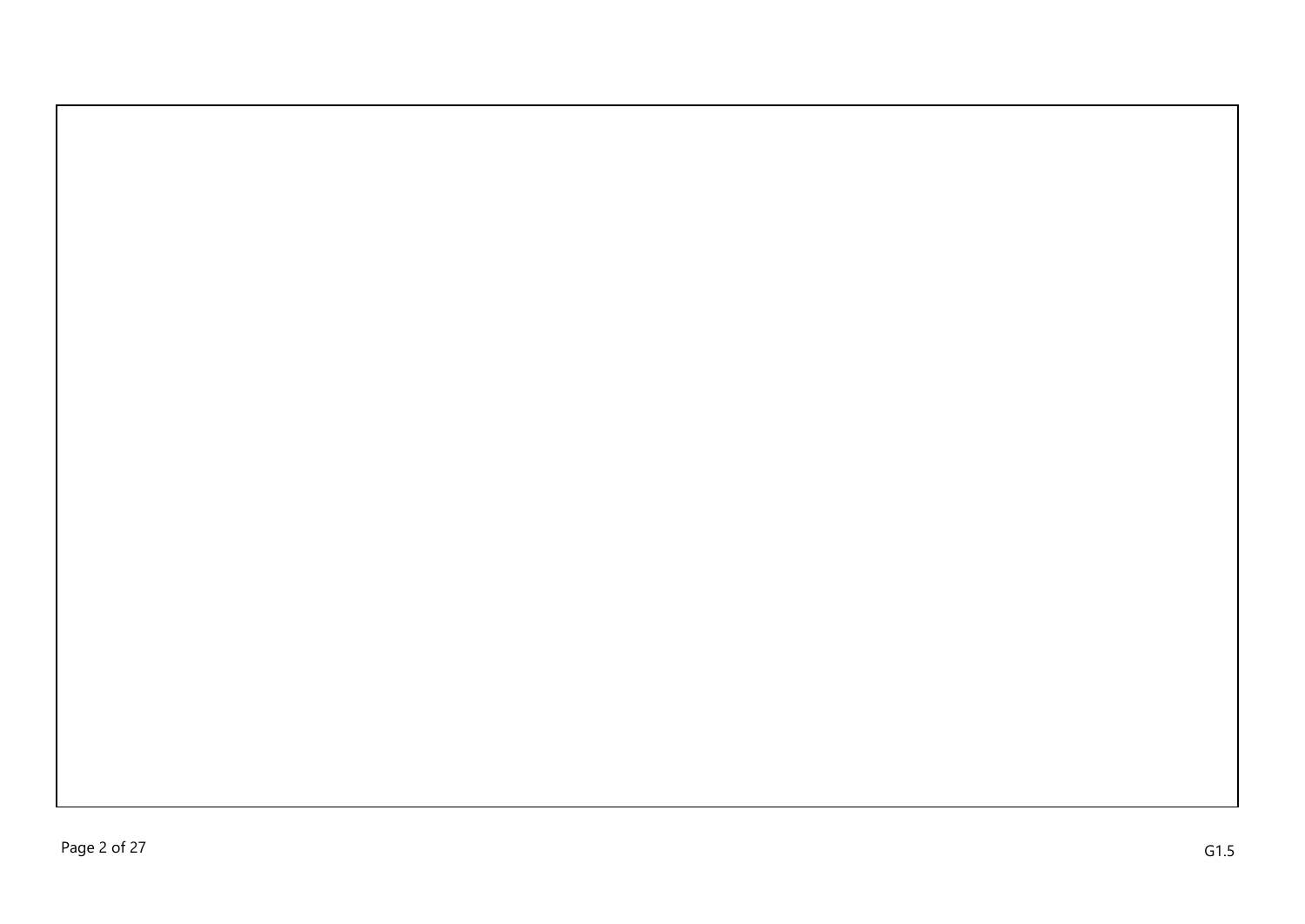| #              | Island        | House Name    | Name                    | Sex         | National ID | ېره پر شه                       | يترمثر                                  |
|----------------|---------------|---------------|-------------------------|-------------|-------------|---------------------------------|-----------------------------------------|
|                | Lh. Hinnavaru |               |                         |             |             |                                 |                                         |
| 1              | Lh. Hinnavaru | Aaraamge      | Abdulla Ibrahim         | M           | A024381     | ږ وه ده<br>د تر د د             | ە ھەترىر 2<br>مَەقراللّه                |
| $\overline{2}$ | Lh. Hinnavaru | Aaraamge      | Shimla Ibrahim          | F           | A073419     | پر پر ه پر<br>د تر پر پر        | برە ئۆرۈ<br>شەۋ ئۇ<br>م                 |
| 3              | Lh. Hinnavaru | Aaraamge      | Asima Ibrahim           | F           | A143830     | ږ وه ده<br>د تر د د             | ە ھەترىر <sup>ە</sup><br>وشبيرة         |
| $\vert 4$      | Lh. Hinnavaru | Aaraamge      | Shameema Ibrahim        | F           | A155175     | ږ وه د<br>د برد د               | 5/20,<br>شکو و گ                        |
| 5              | Lh. Hinnavaru | Aaraamge      | Aishath Shaiba Abdulla  | F           | A220252     | ء ء ہ ،<br>پر برو <sub>ک</sub>  | مُ مِنْدَمْ شَوْمٍ مُ صَوْرَاللّهِ      |
| 6              | Lh. Hinnavaru | Aaraamge      | Shiyama Ibrahim         | F           | A223514     | پر پر ہ<br>درگر تر <sub>ک</sub> | شوردة وكالمردد                          |
| $\overline{7}$ | Lh. Hinnavaru | Aaraamge      | Aminath Ibrahim         | F           | A223519     | ږ وه د<br>د ترو د               | أأدبتكم المقتربة                        |
| $\overline{8}$ | Lh. Hinnavaru | Abhareege     | Kausar Hassan           | $\mathsf F$ | A022333     | پر چور سمبر <sup>ج</sup>        | رورو پر سکاهر                           |
| $ 9\rangle$    | Lh. Hinnavaru | Al Khair      | Hawwa Suad              | F           | A081097     | پە ئەرىر                        | ره و دود                                |
| 10             | Lh. Hinnavaru | Alamaage      | Aishath Amaanee Ibrahim | F           | A321163     | ر ر بر »<br>در نور د            | و من دو بروس مده مربود                  |
| 11             | Lh. Hinnavaru | Aman Villa    | Kuda Kanbulo            | F           | A219457     | لأخشعرتم                        | $30 - 22$                               |
| 12             | Lh. Hinnavaru | Arena         | Abdul Wahhab Hidayath   | M           | A155097     | لرمبرىتر                        |                                         |
| 13             | Lh. Hinnavaru | Arena         | Nakhuva Abdul Wahhab    | F           | A222703     | لرمبرىتر                        | ر و ده ده ده ده و<br>سرزه پره تروه در ص |
| 14             | Lh. Hinnavaru | Arena Manzil  | Aishath Suhama          | F           | A222452     | ە ئەبەئە ئەندى پى               | وأرشكم فسنركز                           |
| 15             | Lh. Hinnavaru | Arena Manzil  | Aseelath Suhana Mohamed | F           | A222484     | دېږېد ځه عربو و                 | ړ بېرو د ده وره د د                     |
| 16             | Lh. Hinnavaru | Arena Manzil  | Asimath Suhana Mohamed  | F           | A222485     | دېږېد ځه شمېر څه                | ه برد و ده دره دره                      |
| 17             | Lh. Hinnavaru | Arena Manzil  | Aminath Suhana Mohamed  | F           | A222498     | أدبربثر وكربر و                 | ه در در ده دره در د                     |
| 18             | Lh. Hinnavaru | Arena Manzil  | Nazima Hidhayath        | F           | A222679     | پرېگر ځنګېږ څه                  | شهود روزده                              |
| 19             | Lh. Hinnavaru | Asseyri Villa | Haleemath Ahmed Fulhu   | F           | A068525     | رە يى<br>مەر سىمبرىرىتى         | ر د د د د د د د و د                     |
| 20             | Lh. Hinnavaru | Athiree Aage  | Nakhla Ibrahim Fulhu    | F           | A113748     | <br>  په هو بېرونو د            | يرد څه په مورو د                        |
| 21             | Lh. Hinnavaru | Athiree Aage  | Hawwa Umar              | F           | A307738     | ر<br>موسمبرژی                   | $7.77$ 201                              |
| 22             | Lh. Hinnavaru | Aujaaz        | Khadeeja Ahmed          | F           | A084444     | 8822                            | زَمِرِيحَ 1.25%                         |
| 23             | Lh. Hinnavaru | Aujaaz        | Fathimath Aneetha Ahmed | F           | A214996     | ر و ده ه<br>مرمونو ځ            | وتجوده مستح مددو                        |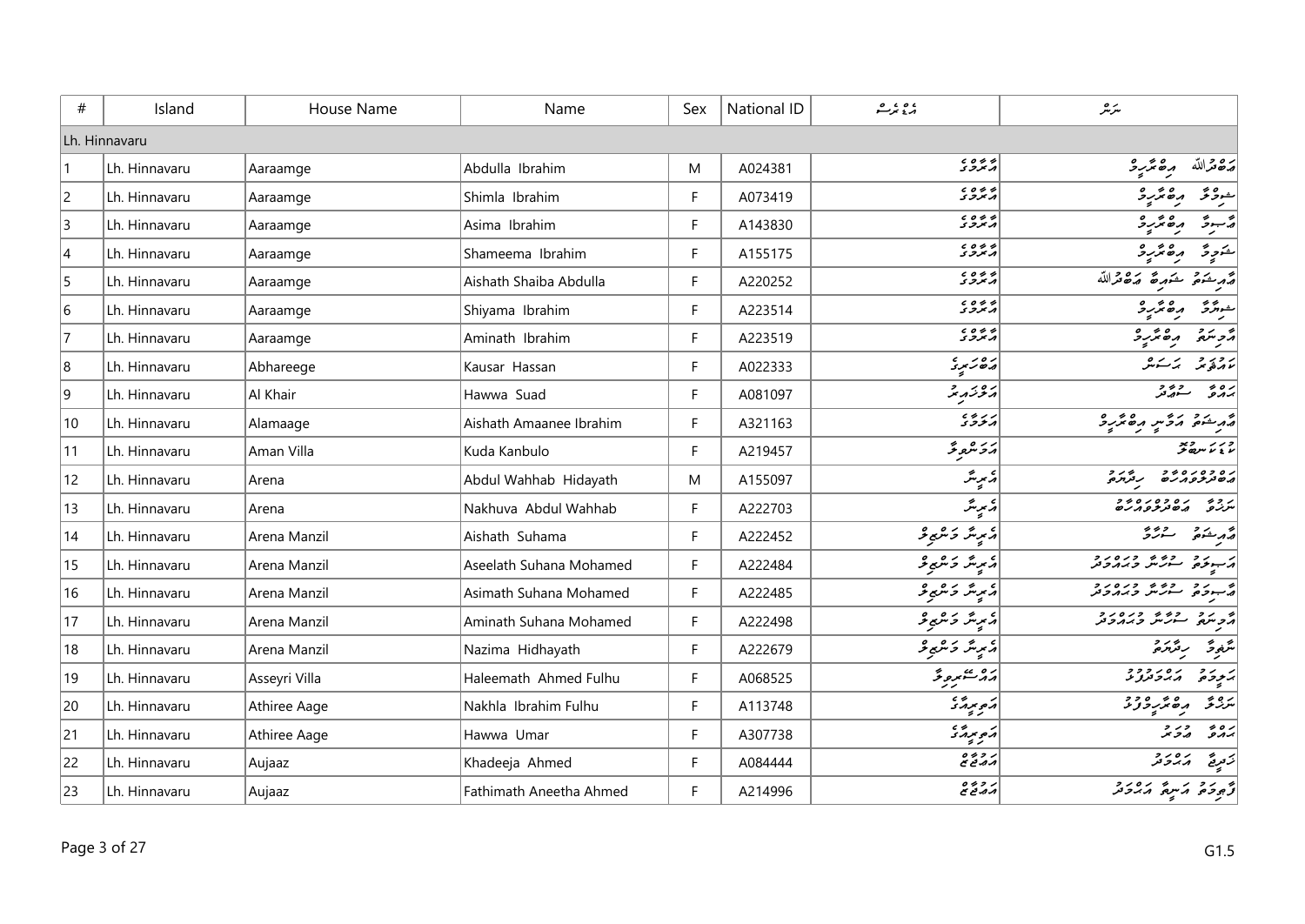| 24 | Lh. Hinnavaru | Bandharu             | Maseeha Ibrahim Fulhu     | F         | A223435 | ر<br>ت <i>ه سرچر</i> پر         | دسته مقدم دود                                                                                                                                                                                                                                                       |
|----|---------------|----------------------|---------------------------|-----------|---------|---------------------------------|---------------------------------------------------------------------------------------------------------------------------------------------------------------------------------------------------------------------------------------------------------------------|
| 25 | Lh. Hinnavaru | Bandharu             | Sama Ibrahim Fulhu        | F         | A223446 | ر<br>ن سرچر بر                  | لردية وهتريدة وتز                                                                                                                                                                                                                                                   |
| 26 | Lh. Hinnavaru | Blaashamge           | Nauma Adam Fulu           | F         | A073459 | ە ئۇشەرى<br>ھۇشەرى              | سمدتر<br>په ره و د<br>پر تر و تر تر                                                                                                                                                                                                                                 |
| 27 | Lh. Hinnavaru | Blaashamge           | Sobira Adam Fulhu         | F         | A097676 | ە ئەشەرى<br>ھۆشەرى              | پر د ه د د<br>پر ترو تو تو<br>ىبەھ ئە                                                                                                                                                                                                                               |
| 28 | Lh. Hinnavaru | Blaashamge           | Sulthana Adam Fulhu       | F         | A222240 | ە ئۇشەرى<br>ھۇشەرى              | وه وي په وره وو<br>سوچي شهر مرفر و                                                                                                                                                                                                                                  |
| 29 | Lh. Hinnavaru | Blaashamge           | Aminath Adam Kaleyge      | F         | A223495 | ە ئۇشەرى<br>ھۇشەرى              | ه ره رړ، ،<br>پر تر و ري  ي<br>أرمز تمر                                                                                                                                                                                                                             |
| 30 | Lh. Hinnavaru | Blaashamge           | Abdulla Allam             | M         | A223503 | ە ئۇشەرى<br>ھۇشەرى              | مَصْعَراللَّهُ مَمْ مُرْحَرَّ                                                                                                                                                                                                                                       |
| 31 | Lh. Hinnavaru | Blaashamge           | Mohamed Azzam Adam        | ${\sf M}$ | A223508 | ە ئۇشەرى<br>ھۇشەرى              | כנסנכ נסטס שנם<br>בגהבת ההאב התכ                                                                                                                                                                                                                                    |
| 32 | Lh. Hinnavaru | Blaashamge           | Aminath Eemaan Adam       | F         | A223509 | ە ئۇشەرى<br>ھۇشەرى              | أأدبتكم وتحبر أتترد                                                                                                                                                                                                                                                 |
| 33 | Lh. Hinnavaru | <b>Blue Bird</b>     | Hussain Adam              | ${\sf M}$ | A043993 | ە دورى<br>ھىرىھىمدە             |                                                                                                                                                                                                                                                                     |
| 34 | Lh. Hinnavaru | Boduhiyaage          | Ali Gasim                 | M         | A009647 | پر د پر پر<br>ن پر برد          | $rac{3}{2}$ $rac{3}{2}$ $rac{3}{2}$                                                                                                                                                                                                                                 |
| 35 | Lh. Hinnavaru | Boduhiyaage          | Hawwa Rasheedha           | F         | A015409 | بر د پر<br>مان پر در            | رە پە<br>بەد ئ<br>ىر ئىسىيەتىر<br>ئە                                                                                                                                                                                                                                |
| 36 | Lh. Hinnavaru | Boduhiyaage          | Aminath Rasheeda          | F         | A163021 | پر د بر د پر<br>  خه پر پر پر   | أأدح مكرهم المتمر الموافد                                                                                                                                                                                                                                           |
| 37 | Lh. Hinnavaru | Boduhiyaage          | Ahmed Fayaz               | ${\sf M}$ | A223561 | بر د پر<br>مان پر در            | رەرد ئەر                                                                                                                                                                                                                                                            |
| 38 | Lh. Hinnavaru | Boduhiyaage          | Aishath Hassan            | F         | A240309 | پر د پر پر<br>ن پر پر پر        | ۇرمىققى ئەسكىر                                                                                                                                                                                                                                                      |
| 39 | Lh. Hinnavaru | Boduhiyaage          | Khadheeja Fazeema         | F         | A297021 | بر د پر<br>مه پرهري             | زَمِرِيَّ تَرَبِّحَ                                                                                                                                                                                                                                                 |
| 40 | Lh. Hinnavaru | Bodukekurige         | Abdul Azeez Mohamed       | ${\sf M}$ | A165097 | پر د پ د<br>ج د بر بر بر        | גם כפג'ם בגם גב<br>ג'סיניבג'ם בג'הכינ                                                                                                                                                                                                                               |
| 41 | Lh. Hinnavaru | Bodukekurige         | Adam Abdul Azeez          | M         | A223613 | پر د پ د<br>ج د بر بر بر        | وره ده وه د د<br>منرد ماهنردمای                                                                                                                                                                                                                                     |
| 42 | Lh. Hinnavaru | Bodukekurige         | Aminath Hasna Abdul Azeez | F         | A223616 | بر د ی د<br>می د د د برد        | ם גב גם גם בסגם.<br>הכייטם האייית הסתיבה מש                                                                                                                                                                                                                         |
| 43 | Lh. Hinnavaru | <b>Bright Heaven</b> | Khadeeja Ali              | F         | A221494 | ە بەر ە ، بەر ھ                 | رَسِيَّ کَے پ                                                                                                                                                                                                                                                       |
| 44 | Lh. Hinnavaru | <b>Bright Heaven</b> | Hawwa Shazuva Ismail      | F         | A221511 | صمر مرضوع مر<br>   صمر مرضوع مر | $\overset{\circ}{\mathscr{S}}_{\mathscr{A}} \overset{\circ}{\mathscr{S}}_{\mathscr{A}} \overset{\circ}{\mathscr{A}}_{\mathscr{A}} \overset{\circ}{\mathscr{A}}_{\mathscr{A}} \overset{\circ}{\mathscr{A}}_{\mathscr{A}} \overset{\circ}{\mathscr{A}}_{\mathscr{A}}$ |
| 45 | Lh. Hinnavaru | <b>Bright Heaven</b> | Mohamed Shauzaan Ismail   | ${\sf M}$ | A223211 | ە بەر مەر ە                     | ورەر د پردور پر دەر د                                                                                                                                                                                                                                               |
| 46 | Lh. Hinnavaru | <b>Bright Heaven</b> | Aminath Shawaazaa Ismail  | F         | A223230 | صمر معرض محمد حس                | أروبتم فنوتج وبالحروفة                                                                                                                                                                                                                                              |
| 47 | Lh. Hinnavaru | Carnationmaage       | Fathimath Saajidha        | F         | A073866 | ر<br>ما برېتون مرکز د           | ۇمۇمۇ سەيۇ                                                                                                                                                                                                                                                          |
| 48 | Lh. Hinnavaru | Carnationmaage       | Khadeeja Yoosuf           | F         | A222582 | ر<br>ما برېتون مرکز د           | ر<br>تر ورجٌ<br>دد حرو<br>مرت                                                                                                                                                                                                                                       |
| 49 | Lh. Hinnavaru | Castle               | Abdulla Gasim             | ${\sf M}$ | A036973 | ىئەشقە                          | رَة قرالله تَرْسُورْ                                                                                                                                                                                                                                                |
|    |               |                      |                           |           |         |                                 |                                                                                                                                                                                                                                                                     |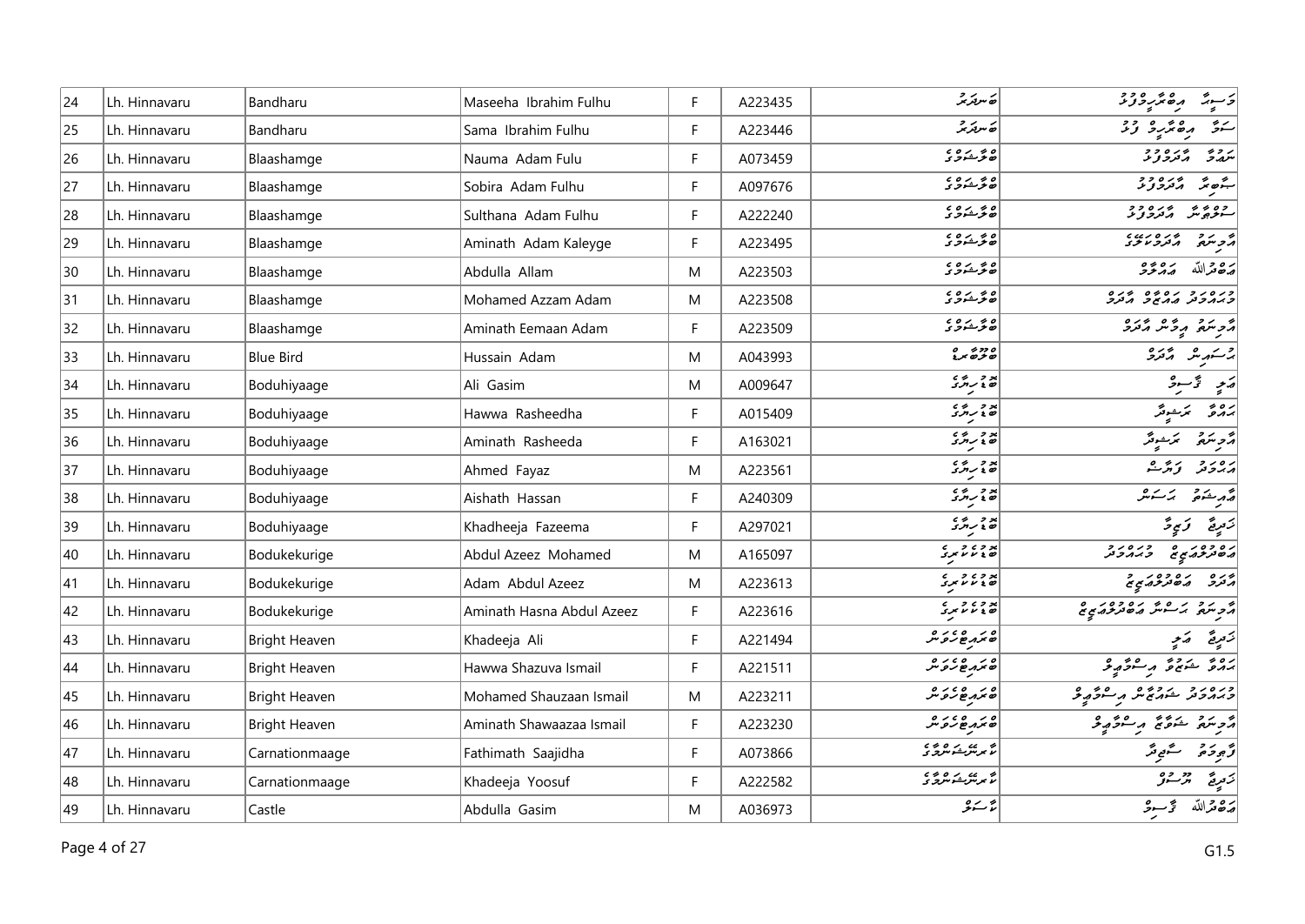| 50 | Lh. Hinnavaru | Castle            | Aswad Abdulla          | M         | A221784 | رم ئە                                                            | يُرْصُومِ بِهُ صَوْرَاللّهِ                      |
|----|---------------|-------------------|------------------------|-----------|---------|------------------------------------------------------------------|--------------------------------------------------|
| 51 | Lh. Hinnavaru | Castle            | Ahsham Abdulla         | M         | A221790 | ىزىبە                                                            | ېر جمشو د<br>مەھىراللە                           |
| 52 | Lh. Hinnavaru | Crystal           | Shazna Mohamed         | F         | A112036 | لابر شقۇ                                                         | و ر ه ر و<br>تر پروتر<br>شەم ئىر                 |
| 53 | Lh. Hinnavaru | Crystal           | Haseena Abdul Rahman   | F         | A221757 | ر<br>ئابرىش <i>ەغ</i> ۇ                                          | ر ٥ ۶ ٥ ٥ ٥ ٥ ٩<br>پرې تر ۾ بربر وگس<br>ئەسەمىگە |
| 54 | Lh. Hinnavaru | Crystal           | Sheeza Mohamed         | F         | A223592 | مىمەر سىم ئۇ                                                     | و رە ر د<br><i>د بە</i> پەر<br>شویج<br>نو        |
| 55 | Lh. Hinnavaru | Crystal           | Su-udha Mohamed        | F         | A223608 | لابر مصحو                                                        | سىۋەتر<br>ورەر د<br><i>دى</i> رمەتر              |
| 56 | Lh. Hinnavaru | Crystal           | Shaifa Mohamed         | F         | A223612 | يۇرمىقۇ                                                          | و رە ر د<br>تر پر تر تر<br>شەرقى                 |
| 57 | Lh. Hinnavaru | Dhaarussalaam     | Abdulla Waheed Mohamed | ${\sf M}$ | A121807 | ء وه ريده<br>تربر پر سکوگ                                        | رە داللە ئەيەتر دېرمەد                           |
| 58 | Lh. Hinnavaru | Dhaarussalaam     | Mohamed Waheed Abdulla | M         | A123522 | ء وه ريده<br>تربر پر سکوگ                                        | وبروبرد كريته وكافرالله                          |
| 59 | Lh. Hinnavaru | Dhaarussalaam     | Hassan Waheed Abdulla  | M         | A148592 | ه وه رر ده<br>تربر پر سنوگر                                      | برسوهر تزبيعر وكافرالله                          |
| 60 | Lh. Hinnavaru | Dhaarussalaam     | Ibrahim Waheed Abdulla | M         | A157420 | ء وه ريده<br>تربر پر سکوگ                                        | مصريح عبيقه مصرالله                              |
| 61 | Lh. Hinnavaru | Dhaarussalaam     | Azeeza Hassan          | F         | A222350 | ه وه رر ده<br>تربر پر سکوگر                                      | أَمَنِيَّ بَرَسَكَسَّ                            |
| 62 | Lh. Hinnavaru | Dhaarussalaam     | Husain Waheed Abdulla  | M         | A222357 | ه وه رر ده<br>تربر پر سکوگر                                      | جرسكرينك وكبيعر وكافات بالله                     |
| 63 | Lh. Hinnavaru | Dhaburudhdhoshuge | Ibrahim Mohamed        | ${\sf M}$ | A024405 | ر و و ه یو و تا<br>ترن بودر توسری                                | ת הייני בגרפת                                    |
| 64 | Lh. Hinnavaru | Dhaburudhdhoshuge | Aishath Mohamed        | F         | A065807 | ر و و ه پر و پر<br>تر <i>ه پر د تر بر</i> و                      | و دره دره در در د                                |
| 65 | Lh. Hinnavaru | Dhaburudhdhoshuge | Khadeeja Mohamed       | F         | A073872 | ر و و ه پر و ،<br>تر <i>ه پر د تر بر</i> و                       | كتعريج وبرورو                                    |
| 66 | Lh. Hinnavaru | Dhaburudhdhoshuge | Mohamed Nazeeh         | M         | A120377 | ر و و ه یو و ع<br>تر <i>ه بو</i> پر تر در                        | ورورو تربور                                      |
| 67 | Lh. Hinnavaru | Dhaburudhdhoshuge | Ahmed Shan Mohamed     | M         | A165095 | ر و و ه یو و د<br>ترن بودر ترمزی                                 | رەر دېم ھەدەر دېم<br>مەردىئى ھەش <i>دېم</i> ەدىر |
| 68 | Lh. Hinnavaru | Dhaburudhdhoshuge | Ali Mohamed            | M         | A222684 | ر و و ه یو و ع<br>تر <i>ه بو</i> پر تر د ک                       | أثمني وبره برد                                   |
| 69 | Lh. Hinnavaru | Dhaburudhdhoshuge | Zubaidha Mohamed       | F         | A222691 | ر و و ه پر و ۽<br>تر <i>ه پرو</i> تر <i>بر</i> ي                 | و رە ر د<br>تر پروتر<br>ح ئەمرىگە<br>ئ           |
| 70 | Lh. Hinnavaru | Dhaburudhdhoshuge | Fathimath Niufeen      | F         | A222708 | ر و و ه یو و ع<br>تر <i>ه بو</i> پر تر د ک                       | ڙوڌو سمريگر                                      |
| 71 | Lh. Hinnavaru | Dhaganduthalhaage | Abdulla Mubthada       | ${\sf M}$ | A157840 | تر تر سر و تر بر بر<br>توک <del>ی سره ح</del> وتو <sub>ک</sub> ی | و ه ر پر<br>تر <i>گاه</i> وتر<br>ەھىراللە        |
| 72 | Lh. Hinnavaru | Dhaganduthalhaage | Fathmath Ali           | F         | A223425 | ر ر سر و ر بر د<br>تری سره بح <sup>ری</sup> ی                    | و څو څه د<br>ەتەم                                |
| 73 | Lh. Hinnavaru | Dhaganduthalhaage | Zahab Ali              | F         | A223434 | ر ر سر و ر بر د<br>تری سره بح <sup>ری</sup> ی                    | تر ژرځ<br>  فدر ژ <b>ر</b> ځ<br>ەكىسى            |
| 74 | Lh. Hinnavaru | Dhaganduthalhaage | Zuhura Ali             | F         | A223436 |                                                                  | ة جمع حكم بي                                     |
| 75 | Lh. Hinnavaru | Dhaganduthalhaage | Ahmed Muneeb Hussain   | ${\sf M}$ | A223489 | ر ر ر و ر د د<br>ترز سره بوتر د                                  | גםגב בתם גבותית                                  |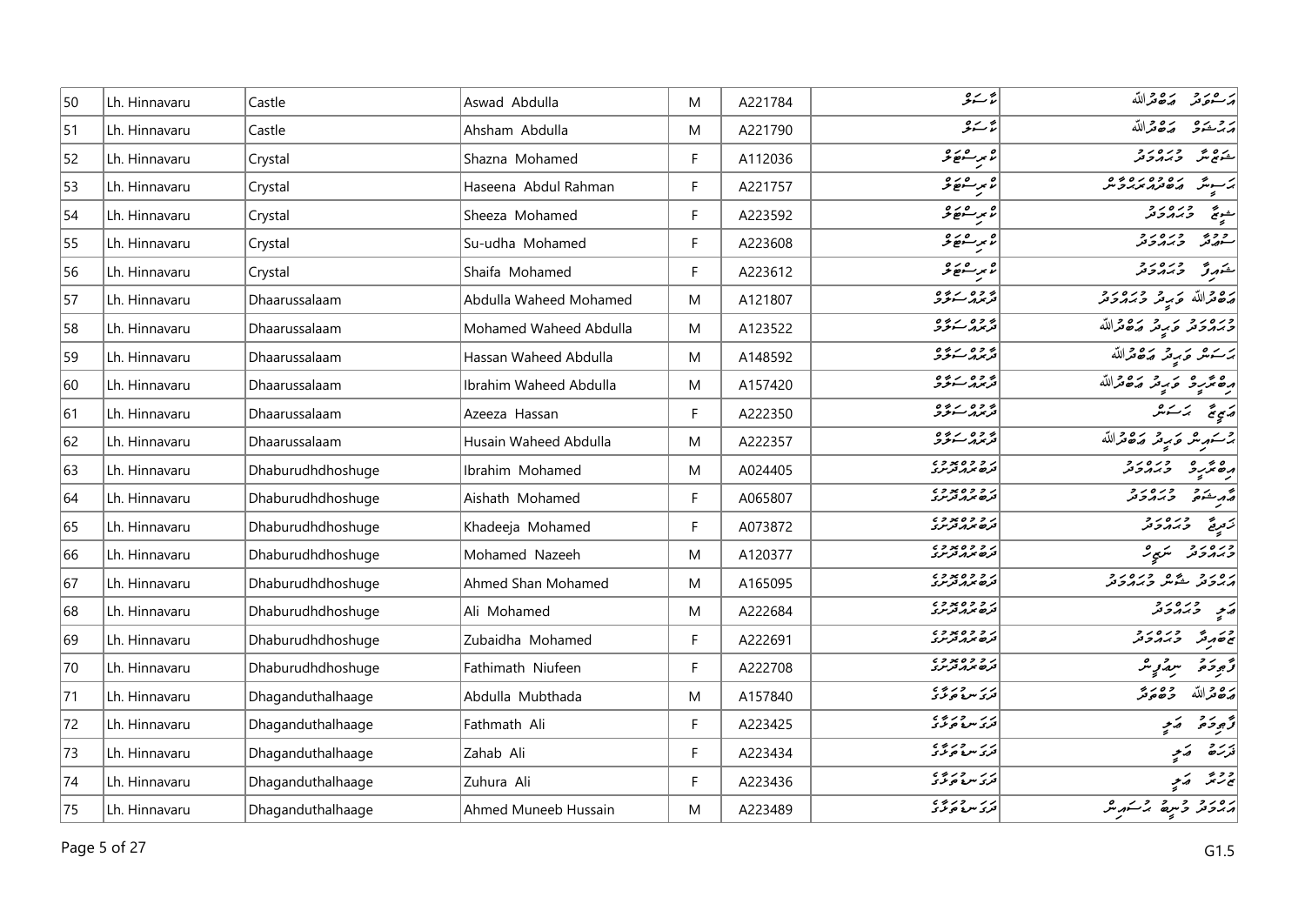| 76  | Lh. Hinnavaru | Dhanmaruge               | Mohamed Abdulla      | ${\sf M}$ | A053211 | ر ۱۵ ر و ۷<br>ترمگر تری                       | وره رو رووالله                             |
|-----|---------------|--------------------------|----------------------|-----------|---------|-----------------------------------------------|--------------------------------------------|
| 77  | Lh. Hinnavaru | Dheyliyaa Athirimatheege | Khadheeja Ali        | F         | A222263 | نه د در<br>تر د د د ه برد ه د د               | تزمریح    ایکالیم                          |
| 78  | Lh. Hinnavaru | Dheyliyaa Athirimatheege | Ali Adheel Ibrahim   | ${\sf M}$ | A222270 | لمستورة مركبة ويدة ويدة<br>المستريد المستورية | ړَي ږَ پره ره ټر د                         |
| 79  | Lh. Hinnavaru | Dheyliyaa Athirimatheege | Mohamed Eeshaan      | M         | A222273 | ا<br>ترمرمر مر سر سر دیگر<br>مر               | ورەرو مىشك                                 |
| 80  | Lh. Hinnavaru | Dheys                    | Siththi              | F         | A219172 | ي حر<br>قرمسگو                                | سىۋە                                       |
| 81  | Lh. Hinnavaru | Dheys                    | Adam Mathooh Mohamed | ${\sf M}$ | A224718 | ترے                                           | מנס נחזם כנסנב<br>הבנב בםיי ביהבב          |
| 82  | Lh. Hinnavaru | Dhivaru                  | Fayaz Ismail Adam    | M         | A026168 | مریح تر                                       | ز ژمک مرگور و په دره                       |
| 83  | Lh. Hinnavaru | Dhivaru                  | Ismail Adam          | ${\sf M}$ | A032769 | ورکر تر                                       | و عن و الله دره                            |
| 84  | Lh. Hinnavaru | Dhivaru                  | Fawaz Ismail         | ${\sf M}$ | A113304 | امریزیمه                                      | زءه په دوږ                                 |
| 85  | Lh. Hinnavaru | Dhivaru                  | Firaz Ismail         | M         | A120479 | امریز چر                                      | برىشۇرپۇ<br>ا پر پژمج<br>ا                 |
| 86  | Lh. Hinnavaru | Dhivaru                  | Zubaida Ibrahim      | F         | A131526 | و پر تر                                       | رەپرىر<br>حەم پىگە<br>ئ                    |
| 87  | Lh. Hinnavaru | Dim light                | Mohamed Ismail       | M         | A101376 | ووڅرمو                                        | כממכנג תשכתי                               |
| 88  | Lh. Hinnavaru | Dim light                | Khadheeja Ismail     | F         | A123436 | وتزره                                         | زَمِيعٌ پرِ وُ وُ وِ وُ                    |
| 89  | Lh. Hinnavaru | Dim light                | Aminath Waheeda      | F         | A222676 | ورحمزه                                        | أأدبتكم وكبائر                             |
| 90  | Lh. Hinnavaru | Dim light                | Aminath Ismail       | F         | A222681 | وتزره                                         | مزوسكم مسترخمو                             |
| 91  | Lh. Hinnavaru | Dim light                | Hussain Ismail       | ${\sf M}$ | A222683 | ورحمزه                                        | برسكريش وسفوهيو                            |
| 92  | Lh. Hinnavaru | Dim light                | Wafa Ismail          | F         | A222690 | ووڅرمو                                        | ئۇ بەستىۋەپىۋ                              |
| 93  | Lh. Hinnavaru | Dim light                | Asma Ismail          | F         | A222692 | وخرخره                                        | ړ ده په مرغونونو                           |
| 94  | Lh. Hinnavaru | Dim light                | Fathmath Ismail      | F         | A222696 | وتزرع                                         | وحدة ويحر<br>وٌموِ وَمُح                   |
| 95  | Lh. Hinnavaru | Dim light                | Adam Ismail          | ${\sf M}$ | A222700 | وتزرع                                         | یور ہ<br>مرکز پ<br>مەستىۋەپەتر             |
| 96  | Lh. Hinnavaru | Dim light                | Ibrahim Nazim        | ${\sf M}$ | A222706 | وتزره                                         | سَّنْجِرْ<br>ە ھەترىر <sup>ە</sup>         |
| 97  | Lh. Hinnavaru | Dim light                | Aishath Ismail       | F         | A222707 | $rac{1}{2}$                                   | مەر شىم بىر ئەر ئور                        |
| 98  | Lh. Hinnavaru | Dim light                | Mariyam Aufa Ismail  | F         | A222710 | ولحرقره                                       | גם גם גרף גם קבוב                          |
| 99  | Lh. Hinnavaru | Dream Garden             | Yoosuf Bishar Adam   | ${\sf M}$ | A222789 | ه پردې وي.<br>پې پېړۍ کې مګر                  | دو وه<br>در سوي صنعتی مرکز                 |
| 100 | Lh. Hinnavaru | Easy                     | Zilmiya Abdul Sattar | F         | A119863 | رسمج                                          | גם כם גם כב<br>גיס בתג — הם ב<br>بجو محرجر |
| 101 | Lh. Hinnavaru | Easy                     | Ahunaf Ismail        | ${\sf M}$ | A218726 | دسمج                                          | رزيره بالشرقية                             |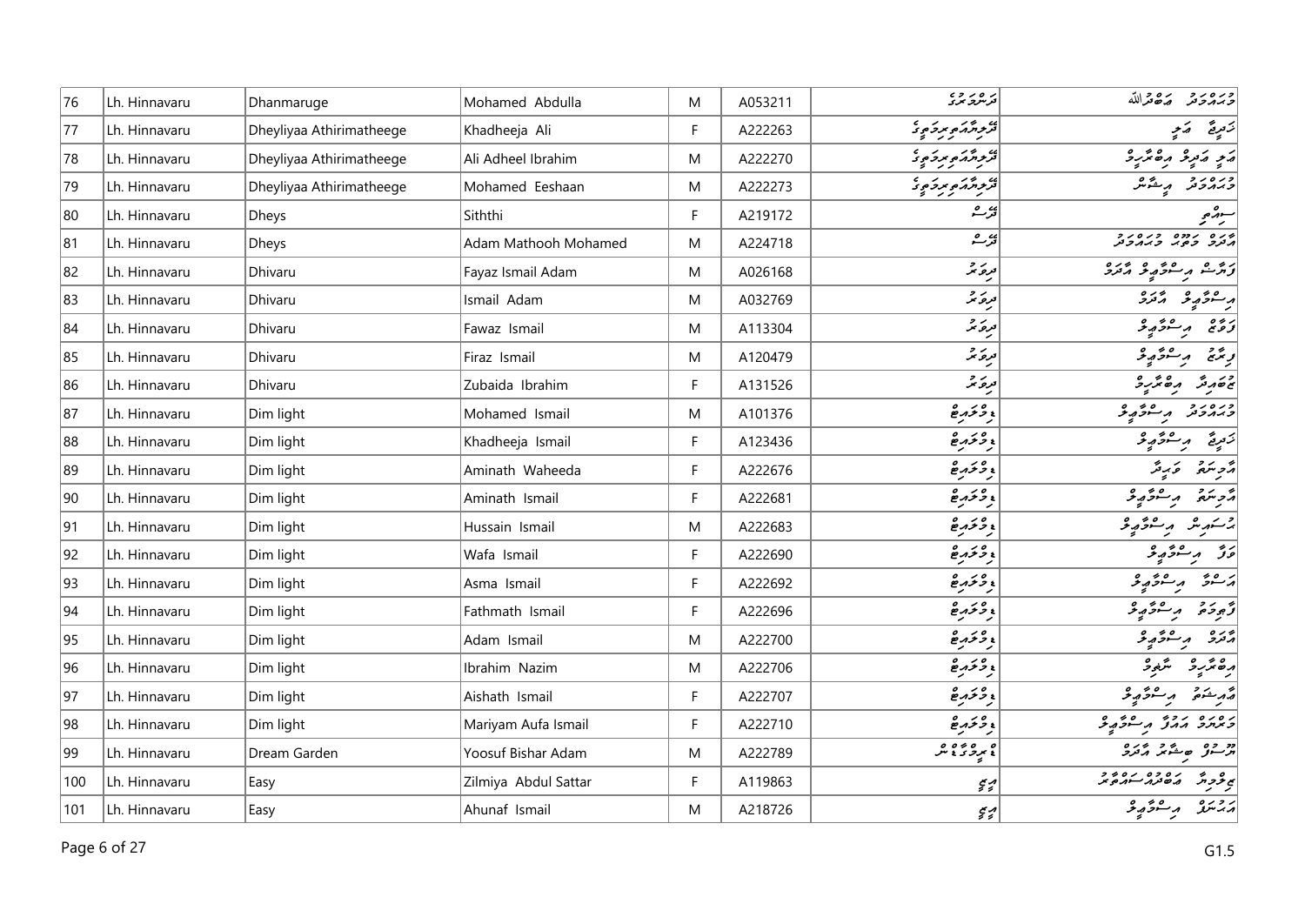| 102 | Lh. Hinnavaru | Fahala           | Ali Adam                | M  | A131970 | ۇزۇ                                    | $\begin{pmatrix} 0 & 0 & 0 \\ 0 & 0 & 0 \\ 0 & 0 & 0 \end{pmatrix}$ |
|-----|---------------|------------------|-------------------------|----|---------|----------------------------------------|---------------------------------------------------------------------|
| 103 | Lh. Hinnavaru | Fahala           | Aminath Samha           | F. | A167213 | قرترى                                  | أأوسم سود                                                           |
| 104 | Lh. Hinnavaru | Fahala           | Aishath Sofwa Fuad      | F  | A222475 | ۇزى                                    | و در ده و دود.<br>در شوم سووم وماند                                 |
| 105 | Lh. Hinnavaru | Fahala           | Fathimath Shafwa Fuad   | F. | A222486 | ۇزۇ                                    | و د د ده د دود<br>د کارو د شوره و در در                             |
| 106 | Lh. Hinnavaru | Fehige           | Mohamed Adam            | M  | A082005 | ې مړينې<br>م                           | כנסנכ שנם<br><i>כג</i> ובב ובנב                                     |
| 107 | Lh. Hinnavaru | Fehige           | Aishath Shuzee          | F  | A147145 | ې ر <sub>ې</sub><br>د                  | أقهر مشرح مشيمي                                                     |
| 108 | Lh. Hinnavaru | Fehige           | Mariyam Shiruaa Mohamed | F. | A223256 | ې<br>توريخ                             | נסנס ביסגדר<br>באחר ביאור במהכת                                     |
| 109 | Lh. Hinnavaru | Fehige           | Aminath Samaaha Ali     | F  | A223257 | ې<br>توري                              | أأدبتهم سكرمية أأرمح                                                |
| 110 | Lh. Hinnavaru | Fehige           | Ahmed Shabeel Mohamed   | M  | A223259 | ې<br>توري                              | גפנק ביפיד בגם ביר                                                  |
| 111 | Lh. Hinnavaru | Fehige           | Mohamed Mahfooz Moosa   | M  | A223260 | وربي                                   | ور ہ ر د د ر دو د و د د<br>ح پر برحالہ او براز فور اور سنگ          |
| 112 | Lh. Hinnavaru | Fehige           | Shehenaaz Mohamed       | F. | A305565 | ې<br>توري                              | ے میں درہ رد<br>شرکتری ویرمرفتر                                     |
| 113 | Lh. Hinnavaru | Fehige           | Mohamed Irushadh        | M  | A337277 | ې<br>توري                              | وره رو مرتز شده                                                     |
| 114 | Lh. Hinnavaru | <b>Free Park</b> | Mariyam Abdul Raheem    | F  | A365156 | ۇ بې <sub>رى</sub> ت <sup>ى</sup> رىئا | ג סגם גם בסגם                                                       |
| 115 | Lh. Hinnavaru | Gahaa            | Abdulla Mohamed         | M  | A146795 | ىزچ                                    | رە داللە دىرە دو                                                    |
| 116 | Lh. Hinnavaru | Gahaa            | Mohamed Hassan          | M  | A220940 | ىزچ                                    | ورەرو پەسكىر                                                        |
| 117 | Lh. Hinnavaru | Gahaa            | Ibrahim Mohamed         | M  | A222625 | ىزچ                                    | הפתיק במהכת                                                         |
| 118 | Lh. Hinnavaru | Giniraahige      | Ali Mohamed             | M  | A027734 | ى سر پۇر ئ <sup>ى</sup><br>بر س        | دره دره در                                                          |
| 119 | Lh. Hinnavaru | Giniraahige      | Mohamed Rasheed Yoosuf  | M  | A077936 | ى سر پۇرى<br>مەم                       | وره رو بر شوتر اور وه<br>د برابر تر بر شوتر اور دو                  |
| 120 | Lh. Hinnavaru | Giniraahige      | Milna Yoosuf            | F. | A123491 | ى سر پۇر ئ <sup>ى</sup><br>سر بىر      | جەمىگە ئەرجىتى بۇ                                                   |
| 121 | Lh. Hinnavaru | Giniraahige      | Ismail Mohamed          | M  | A140871 | ى سر پۇر ئ <sup>ى</sup><br>بر س        | بر عرصي ويرورو                                                      |
| 122 | Lh. Hinnavaru | Giniraahige      | Aminath Mohamed         | F  | A222907 | ى سر پۇر ئ <sup>ى</sup><br>بر س        | הכיתם במסגב                                                         |
| 123 | Lh. Hinnavaru | Giniraahige      | Abdulla Mohamed         | M  | A222908 | ى سر پۇر ئ <sup>ى</sup>                | و ره ر و<br>د بر د تر<br>برە تراللە                                 |
| 124 | Lh. Hinnavaru | Giniraahige      | Ibrahim Ismail          | M  | A222912 | ى سر پۇرى <sup>ي</sup><br>بر سر        | رەنزىر رىشۇر                                                        |
| 125 | Lh. Hinnavaru | Giniraahige      | Inaza Ismail            | F  | A222913 | ى سر پۇرى<br>مەسر                      | برىئى بەستۇپەتر                                                     |
| 126 | Lh. Hinnavaru | Giniraahige      | Ikleela Ismail          | F. | A222914 | ى سر پۇرى<br>برىر كىلىم                | برىئىچە پى<br>ەر ئاموقە                                             |
| 127 | Lh. Hinnavaru | Giniraahige      | Aishath Ibthisha        | F  | A222915 | ى سر پۇرى <sup>ي</sup><br>بر س         | ۇرىشكى رەم ش                                                        |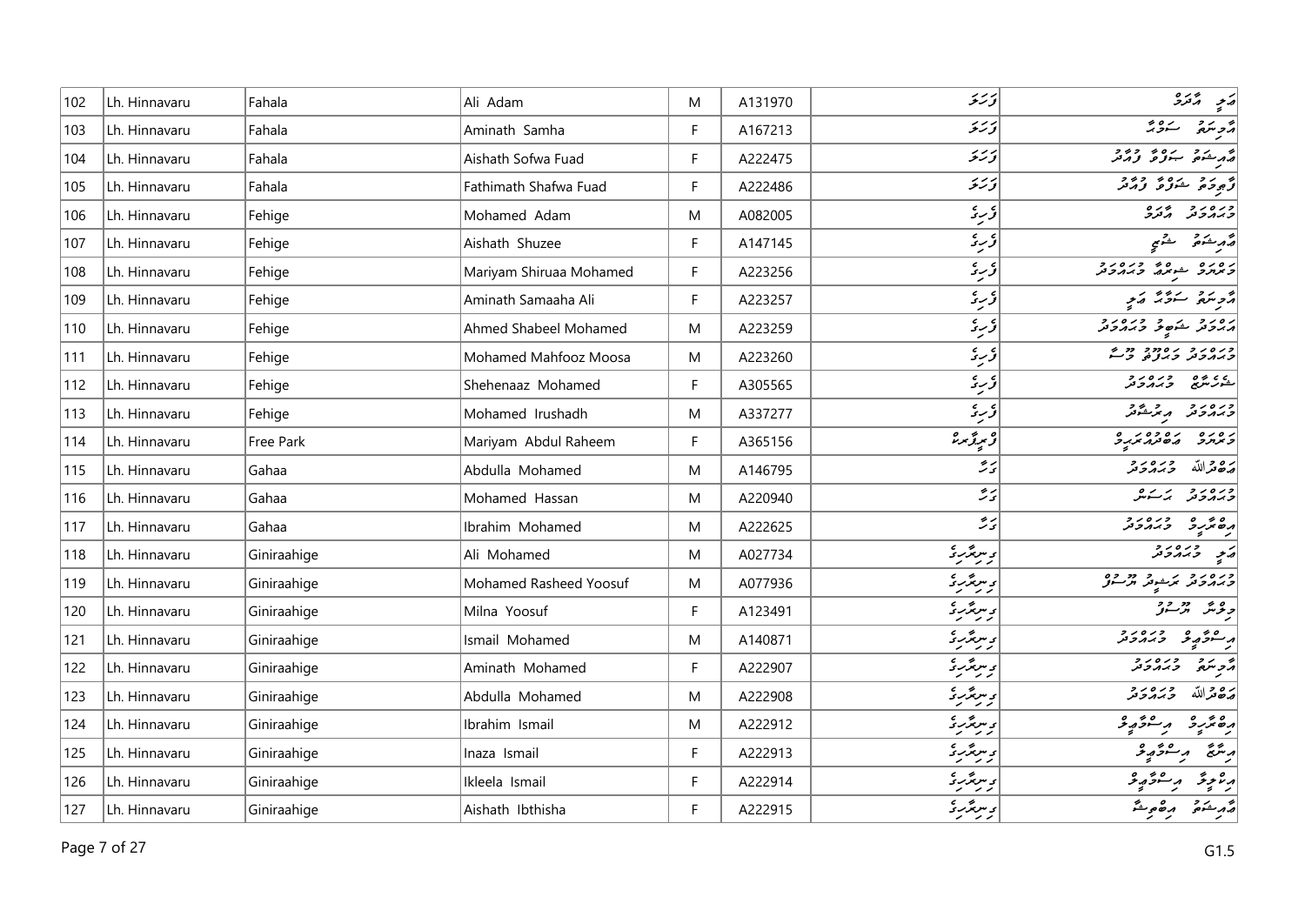| 128 | Lh. Hinnavaru | Giniraahige   | Ahmed Ziyadh Yoosuf         | M  | A222918 | ى سر پۇرى <sup>ي</sup><br>بر        |                                                         |
|-----|---------------|---------------|-----------------------------|----|---------|-------------------------------------|---------------------------------------------------------|
| 129 | Lh. Hinnavaru | Giniraahige   | Aminath Afza                | F. | A222919 | ى سر پۇرى <sup>ي</sup><br>بر        | أزويته أرومج                                            |
| 130 | Lh. Hinnavaru | Giniraahige   | Mohamed Ismail              | M  | A222920 | ى سر پۇر ئ <sup>ى</sup>             |                                                         |
| 131 | Lh. Hinnavaru | Giniraahige   | Aishath Mahaa Yoosuf        | F. | A222923 | ى سرىترىرى<br>مەسرىمىزىرى           | ه درو دو ده ده<br>مگرشوه در برسوژ                       |
| 132 | Lh. Hinnavaru | Giniraahige   | Arizath Ismail              | F  | A222925 | ى سر پۇرى<br>م                      | أيسرى موسود يو                                          |
| 133 | Lh. Hinnavaru | Giniraahige   | Mohamed Afsar Abdulla       | M  | A222929 | ى <sub>ە مىرىگىرىد</sub> ى<br>ئەرىر | ورەرو رە رو رە دەرالله                                  |
| 134 | Lh. Hinnavaru | Giniraahige   | Mariyam Ibna                | F  | A222931 | ى سر پۇرى <sup>ي</sup><br>بر        | ويرمز رهنگ                                              |
| 135 | Lh. Hinnavaru | Giniraahige   | Fathimath Muzuna Yoosuf     | F  | A222934 | ى سر پۇرى<br>سر بىر                 | و د د د ده د ده ده<br>د پوچمو څخه شريد                  |
| 136 | Lh. Hinnavaru | Giritee Villa | Abdulla Umar                | M  | A143041 | اړ بره ورځه<br><u>ريد ر</u>         | أرجع قرالله محرمته                                      |
| 137 | Lh. Hinnavaru | Giritee Villa | Hassan Ibrahim              | M  | A165037 | اړ بر <u>ه</u> و څه<br><u>ريږي</u>  | برسكش مرەغرىر                                           |
| 138 | Lh. Hinnavaru | Giritee Villa | Hawwa Hassan                | F. | A165038 | اړ بره ورځه<br><u>ريږ</u>           | برەپ برسكس                                              |
| 139 | Lh. Hinnavaru | Good Luck     | Ahmed Mohamed               | M  | A223528 | د ه بره<br>د ٤ څرم                  | ره رو دره رو<br>גرونر وبرونر                            |
| 140 | Lh. Hinnavaru | Good Luck     | Aboobakuru Mohamed          | M  | A223530 | د ه بره<br>د ٤ څر                   | و ره ر و<br>تر پر ژفر<br>נחני כר<br>גם סיטיב            |
| 141 | Lh. Hinnavaru | Good Luck     | Aminath Mohamed             | F  | A223533 | د ه بره<br>د ٤ څرم                  | أثر مرد ورەرد                                           |
| 142 | Lh. Hinnavaru | Good Luck     | Mohamed Ahmed               | M  | A223536 | د ه بره<br>د ٤ څر                   | כנסנכ נסנכ<br>כגמכת הגבת                                |
| 143 | Lh. Hinnavaru | Good Luck     | Ibrahim Ahmed               | M  | A223538 | د ه بره<br>د ٤ څرم                  | بر 2 ر ح<br>مربر <del>3</del> تر<br>اړه تر په و<br>ک    |
| 144 | Lh. Hinnavaru | Good Luck     | Ali Ahmed                   | M  | A223541 | د ه بره<br>د ٤ څرم                  | أرشح أركاد والمحمد                                      |
| 145 | Lh. Hinnavaru | Good Luck     | Imraan Ahmed                | M  | A223549 | د ه بره<br>د ٤ څرم                  | ود محمد مدرد د                                          |
| 146 | Lh. Hinnavaru | Good Luck     | Umama Ahmed                 | F  | A223551 | د ه بره<br>د ٤ څرم                  | ووو دورو                                                |
| 147 | Lh. Hinnavaru | Good Luck     | Aishath Sadhaa Abdul Gafoor | F  | A321076 | وه بره<br>د ٤ څرنړ                  | ه در در در دره دوه درد د<br>په دشتنی سنتر پره ترم تر بر |
| 148 | Lh. Hinnavaru | Gulalaage     | Ibrahim Amir Hassan         | M  | A024715 | و ه ر پر پر<br><b>ی نژ</b> برنوی    | معتر و محمد بر عمر                                      |
| 149 | Lh. Hinnavaru | Gulalaage     | Abdulla Hassan              | M  | A121918 | و ه بر پر پر<br><b>بر بحر</b> بر    | رَة قرالله برَسَة عر                                    |
| 150 | Lh. Hinnavaru | Gulalaage     | Mohamed Feeroaze            | M  | A123480 | و ه ر پر پر<br><sub>م</sub> ی مرگزی | وبرور ويرج                                              |
| 151 | Lh. Hinnavaru | Gulalaage     | Mohamed Hassan              | M  | A155697 | د ه د پر پر<br>د نوپرنو د           | ورەرو پەسەر                                             |
| 152 | Lh. Hinnavaru | Gulalaage     | Sanfa Hassan                | F. | A165088 | و ه ر پر پر<br><b>ی نژ</b> برنوی    | سەھەتە                                                  |
| 153 | Lh. Hinnavaru | Gulalaage     | Fathimath Hassan            | F  | A166904 | و ه بر پر پر<br>پر محرکو پر         | ق بوجو برسكس                                            |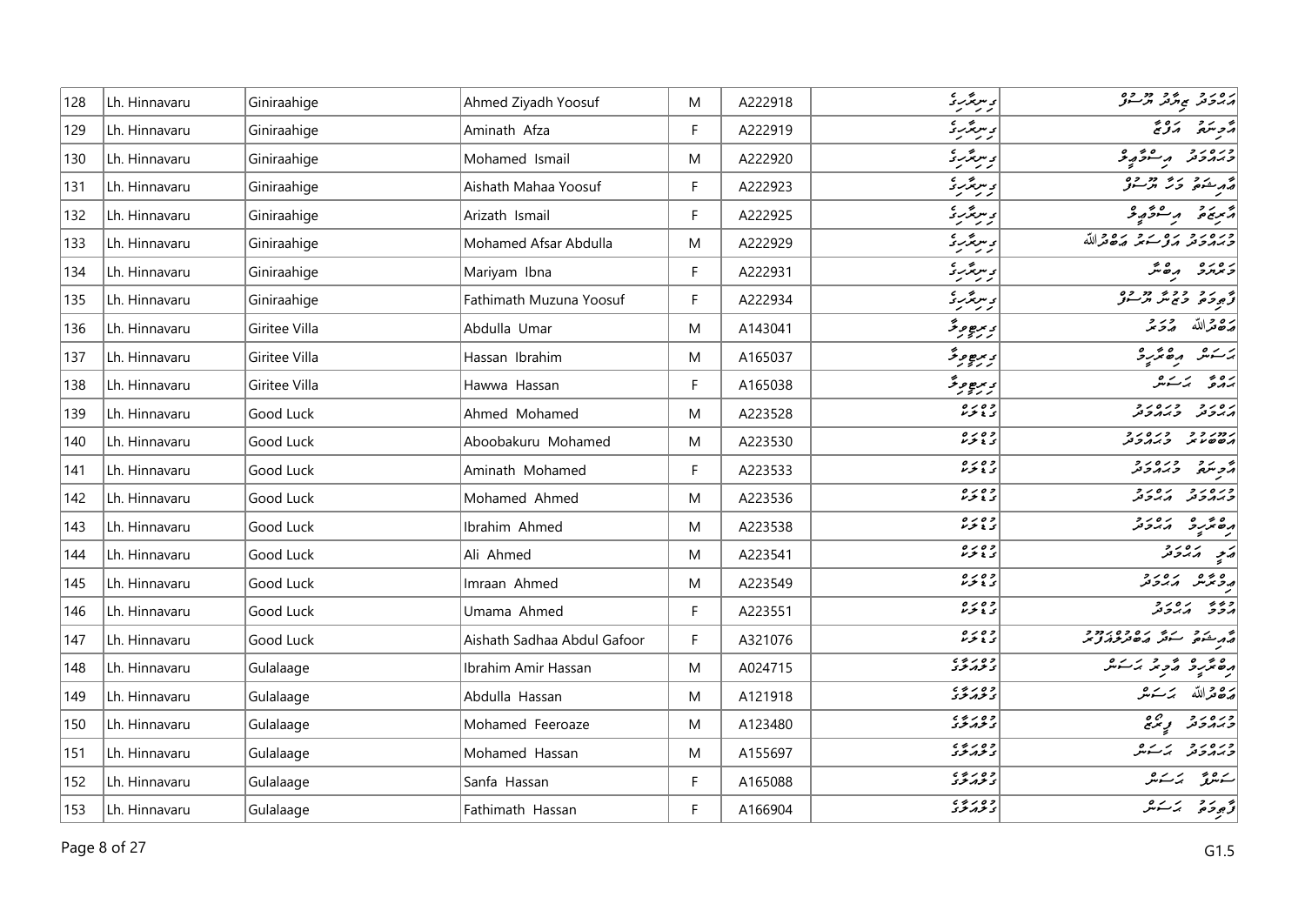| 154 | Lh. Hinnavaru | Gulalaage    | Mariyam Hassan         | F  | A223319 | و ه ر پر پر<br><b>ی نژ</b> برنوی          | دەرە يەسەر                                                             |
|-----|---------------|--------------|------------------------|----|---------|-------------------------------------------|------------------------------------------------------------------------|
| 155 | Lh. Hinnavaru | Gulalaage    | Zuhura Hassan          | F. | A223333 | و ه بر پر پ<br><b>ی نوبر</b> نوبی         | چرچو پرسکس                                                             |
| 156 | Lh. Hinnavaru | Gulalaage    | Faruhaadh Ibrahim Didi | M  | A223354 | و ه بر پر پر<br><b>بر بحر</b> بر          | و وو ده مره تر و و در د                                                |
| 157 | Lh. Hinnavaru | Gulalaage    | Zakheera Hassan        | F  | A223360 | و ه بر پر پر<br>پر نوگر                   | ىئ ئىر ئىگە ئىكەنلىر                                                   |
| 158 | Lh. Hinnavaru | Gulbahaaruge | Ahmed Ali Abdul Kareem | M  | A009964 | و ه ر بر و ،<br>د نوه ر برد               | נפנד ג'ב גם כפנד בר                                                    |
| 159 | Lh. Hinnavaru | Gulbahaaruge | Mohamed Shujau         | M  | A111195 | و ه ر بر و ،<br>د نون تر برد              | ور ه ر و د و و<br>تر پر پر پر د شوقے پر                                |
| 160 | Lh. Hinnavaru | Gulbahaaruge | Aminath Nashaa Ahmed   | F  | A223048 | و ه ر بر و ،<br>د <del>ن</del> ره ر برد   | أأد مرة الركبة المراداة                                                |
| 161 | Lh. Hinnavaru | Gulbahaaruge | Mariyam Nashia Ahmed   | F  | A223055 | و ه ر پر و ،<br>د <del>ن</del> ون تر بر د | ر 200 سر شور 1976.<br>3 <i>אית</i> 3 תוכת                              |
| 162 | Lh. Hinnavaru | Gulhazaaru   | Hussain Ibrahim        | M  | A052107 | و ه ر بر و<br>د نورنج نر                  | بر سکه شهر مره تر برد                                                  |
| 163 | Lh. Hinnavaru | Gulhazaaru   | Ibrahim Hussain        | M  | A059681 | و ه ر بر د<br>د نورنج ننر                 |                                                                        |
| 164 | Lh. Hinnavaru | Gulhazaaru   | Haleemath Hussain      | F  | A280619 | و ه بر بر و<br>ى نورىج مر                 | يَجِرْدَهُ لِمُسْتَهْرِسْ                                              |
| 165 | Lh. Hinnavaru | Gulhazaaru   | Haseena Hussain        | F  | A338861 | وه پر پر و<br>ئ محر <sup>ر</sup> بحر      | ىزىسونىڭ برگىسىرىكى<br>بەلگەنلەر                                       |
| 166 | Lh. Hinnavaru | Guloryge     | Shifaana Abdul Gayoom  | F. | A145194 | وه<br>  د څومړنه                          | د و ده ده ده ده ده ده<br>در وگس پر محمد در در در                       |
| 167 | Lh. Hinnavaru | Guloryge     | Hawwa Mohamed          | F  | A222750 | وه<br>  د څرمړنه                          | رەپ درەرد<br>بەھ <i>ב</i> بەمەت                                        |
| 168 | Lh. Hinnavaru | Guloryge     | Fathimath Abdul Gayoom | F  | A222755 | وه<br>د تومړي                             | ן ם כם ן ם דבם<br>גם בתיב ג חرב<br>وَّجِ حَرَمَ                        |
| 169 | Lh. Hinnavaru | Guloryge     | Moosa Abdul Gayyoom    | M  | A222762 | وه پر ۽<br>د فرمړن                        | ديو پڻ<br>ر ٥ ٥ ٥ ٥ ٥ مو ٥<br>۵ مى خرمى تى ور ور و                     |
| 170 | Lh. Hinnavaru | Guloryge     | Sanfa Abdul Gayyoom    | F. | A222764 | وہ مری<br>  د څومړنه                      | ر ه و ه ر ه دوه<br>پره تر پر تر پر<br>سەمىقە                           |
| 171 | Lh. Hinnavaru | Guloryge     | Mariyam Abdul Gayyoom  | F. | A222772 | وه پرې<br> د څو پېړۍ                      | ر ه و ه د ه دده<br>پره ترمز تر بر تر<br>ر ه ر ه<br><del>د</del> بربر د |
| 172 | Lh. Hinnavaru | Guloryge     | Asma Abdul Gayyoom     | F  | A222773 | وه پر ۽<br>پر موسي                        | ر ه و ه د ه دده<br>پره ترنو د بربر<br>برعبج                            |
| 173 | Lh. Hinnavaru | Guloryge     | Aminath Athfa          | F. | A222779 | وم<br>ى څرمړنگ                            | ړ د سره په<br>ەردى                                                     |
| 174 | Lh. Hinnavaru | Guloryge     | Abdul Rahman Musab     | M  | A222782 | وه<br>د څو پېړۍ                           | و عدده<br>ر ه و ه ر ه د ه<br>پره تر پر بر تر س                         |
| 175 | Lh. Hinnavaru | Guloryge     | Hassan Shaffaan        | M  | A222784 | و <i>0 ج</i><br>تر محر <i>مو</i> تر       | ىز سەش شەھەر ئىر                                                       |
| 176 | Lh. Hinnavaru | Guloryge     | Abdulla Athoof Athif   | M  | A222786 | و <i>0 ج</i><br>تر محر <i>پو</i> ر        | بره د <sub>اللّه</sub> پروه پر م                                       |
| 177 | Lh. Hinnavaru | Haa Ufaa     | Mohamed Ibrahim        | M  | A221894 | روو                                       | כנסנד סלים<br>בגתכת תסתנב                                              |
| 178 | Lh. Hinnavaru | Haa Ufaa     | Ibrahim Mohamed        | M  | A221972 | رژوژ                                      | و ر ه ر و<br><i>و پر</i> و تر<br>ە ھەترىر <sup>ە</sup>                 |
| 179 | Lh. Hinnavaru | Haa Ufaa     | Aminath Mohamed        | F. | A221974 | رژوژ                                      | و دره دره در                                                           |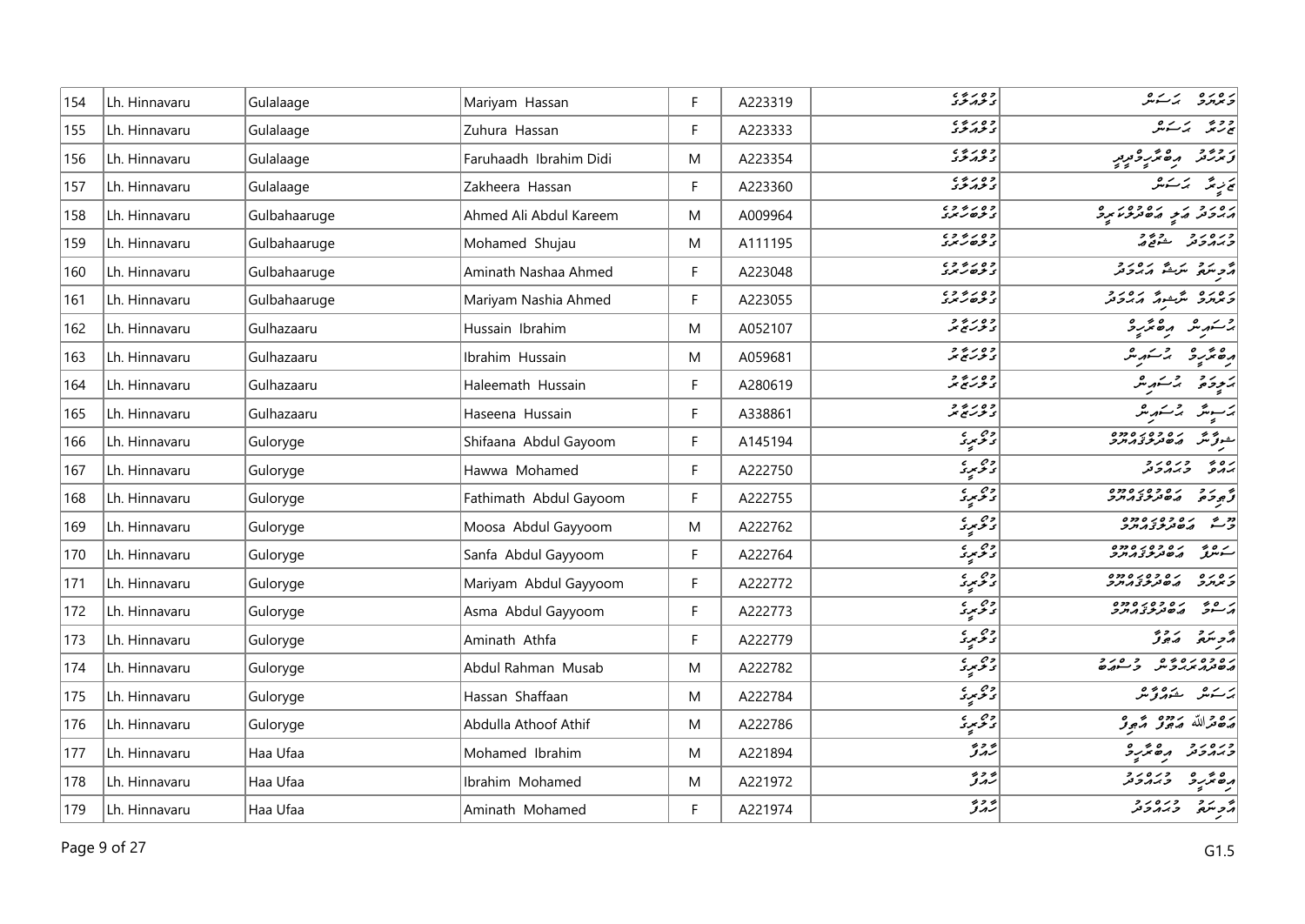| 180 | Lh. Hinnavaru | Haa Ufaa     | Abdulla Mohamed        | M           | A221979 | رژوژ                      | ەھەراللە<br>و رە ر د<br>تر پر تر تر                          |
|-----|---------------|--------------|------------------------|-------------|---------|---------------------------|--------------------------------------------------------------|
| 181 | Lh. Hinnavaru | Haa Ufaa     | Aishath Mohamed        | $\mathsf F$ | A222726 | روء                       | وأرشك وبره دو                                                |
| 182 | Lh. Hinnavaru | Hamraz       | Hamid Saeed Rashad     | M           | A082945 | ر و پر ہ                  | پروتر سکوپاتر ایرانشماتر<br> -<br>  پروتر سکوپاتر ایرانشماتر |
| 183 | Lh. Hinnavaru | Hamraz       | Abdulla Hammaad Hamid  | M           | A217509 | ر و پڑ ہ                  | ره والله بره و و و                                           |
| 184 | Lh. Hinnavaru | Hazaarumaage | Hassan Ibrahim         | M           | A022007 | ر ۶ و ۶ ی<br>رسخ مرو ی    | برسكش مرەغرىر                                                |
| 185 | Lh. Hinnavaru | Hazaarumaage | Hawwa Adam             | $\mathsf F$ | A062262 | ر پر و پر ی<br>تر بع بوری | رەپ پەرە                                                     |
| 186 | Lh. Hinnavaru | Hazaarumaage | Abdulla Haleem         | M           | A071631 | ر ۶ و ۶ ی<br>تر پخ بوری   | رەقىراللە برىچە                                              |
| 187 | Lh. Hinnavaru | Hazaarumaage | Mohamed Haleem Hassan  | M           | A148639 | ر ۶ و ۶ ی<br>رسخ بوری     | ورەر دېرو ټکس                                                |
| 188 | Lh. Hinnavaru | Hazaarumaage | Haleemath Zahudha Adam | F           | A223295 | ر ۶ و ۶ ی<br>رسخ مرو ی    | بر د د د د و د ده                                            |
| 189 | Lh. Hinnavaru | Hazaarumaage | Aminath Zahuna Adam    | $\mathsf F$ | A223299 | ر پر و پر ی<br>ربح بوری   | أأوسكم بمحارش المترو                                         |
| 190 | Lh. Hinnavaru | Hijaaz       | Ibrahim Mohamed        | M           | A156081 | برقعي                     | دە ئەرە دىرەرد                                               |
| 191 | Lh. Hinnavaru | Hijaaz       | Mohamed Ifham Ibrahim  | M           | A223651 | برقعط                     | כנהגבת הצייכ הסתיכ                                           |
| 192 | Lh. Hinnavaru | Hijaaz       | Ahmed Azhan Ibrahim    | M           | A223678 | برقعط                     | ג סגב גבש גם היי<br>ג גבת ג גיע גם <i>ג'י</i> ב              |
| 193 | Lh. Hinnavaru | Hijaaz       | Zafra Ibrahim          | $\mathsf F$ | A223680 | برقع                      | ى ئۇ ئەھمەر ئە                                               |
| 194 | Lh. Hinnavaru | Himeyn       | Abdulla Nasheed        | M           | A123466 | رىچىگە                    | مَدْ هُ مَّرْ اللَّهُ مَّ سَرَسْوِمْر                        |
| 195 | Lh. Hinnavaru | Himeyn       | Niham Mohamed          | M           | A152477 | ر <sup>ي ه</sup> ر        | سرجو ورەرو                                                   |
| 196 | Lh. Hinnavaru | Himeyn       | Mohamed Hussain Fulhu  | M           | A221646 | ريح مګر                   | ورەرو برگىرمورو                                              |
| 197 | Lh. Hinnavaru | Himeyn       | Hussain Nishaadh       | M           | A221665 | ريح مثر                   | رحم مسكورها المستحرر المستحرر                                |
| 198 | Lh. Hinnavaru | Himeyn       | Fathimath Nabaaha      | F           | A221669 | ريح مګر                   | و ده سره و                                                   |
| 199 | Lh. Hinnavaru | Himeyn       | Haleemath Ismail       | F           | A223940 | ريح مګر                   | بَرْدِدَة رِ وَ وَ وَ                                        |
| 200 | Lh. Hinnavaru | Hissaa       | Abdulla Humaidh Hassan | M           | A223053 | بروث                      | رە داللە جۇرىق ئەسەش                                         |
| 201 | Lh. Hinnavaru | Hissaa       | Aminath Humaisha       | F           | A223061 | بەرمىگە                   | أأدوسم بالمحمد المحمد                                        |
| 202 | Lh. Hinnavaru | Hissaa       | Mohamed Humais Hassan  | M           | A223067 | برە بە                    | ورەرو ور ئەكتەر                                              |
| 203 | Lh. Hinnavaru | Hissaa       | Aishath Ismail Fulhu   | F           | A224749 | رەبە                      | ومشمص مستحصفون                                               |
| 204 | Lh. Hinnavaru | Hissaa       | Hassan Aboobakuru      | M           | A254816 | بروث                      | 22722                                                        |
| 205 | Lh. Hinnavaru | Hivvaru      | Mariyam Ifa            | F           | A219178 | ره و د                    | رەرە مۇ                                                      |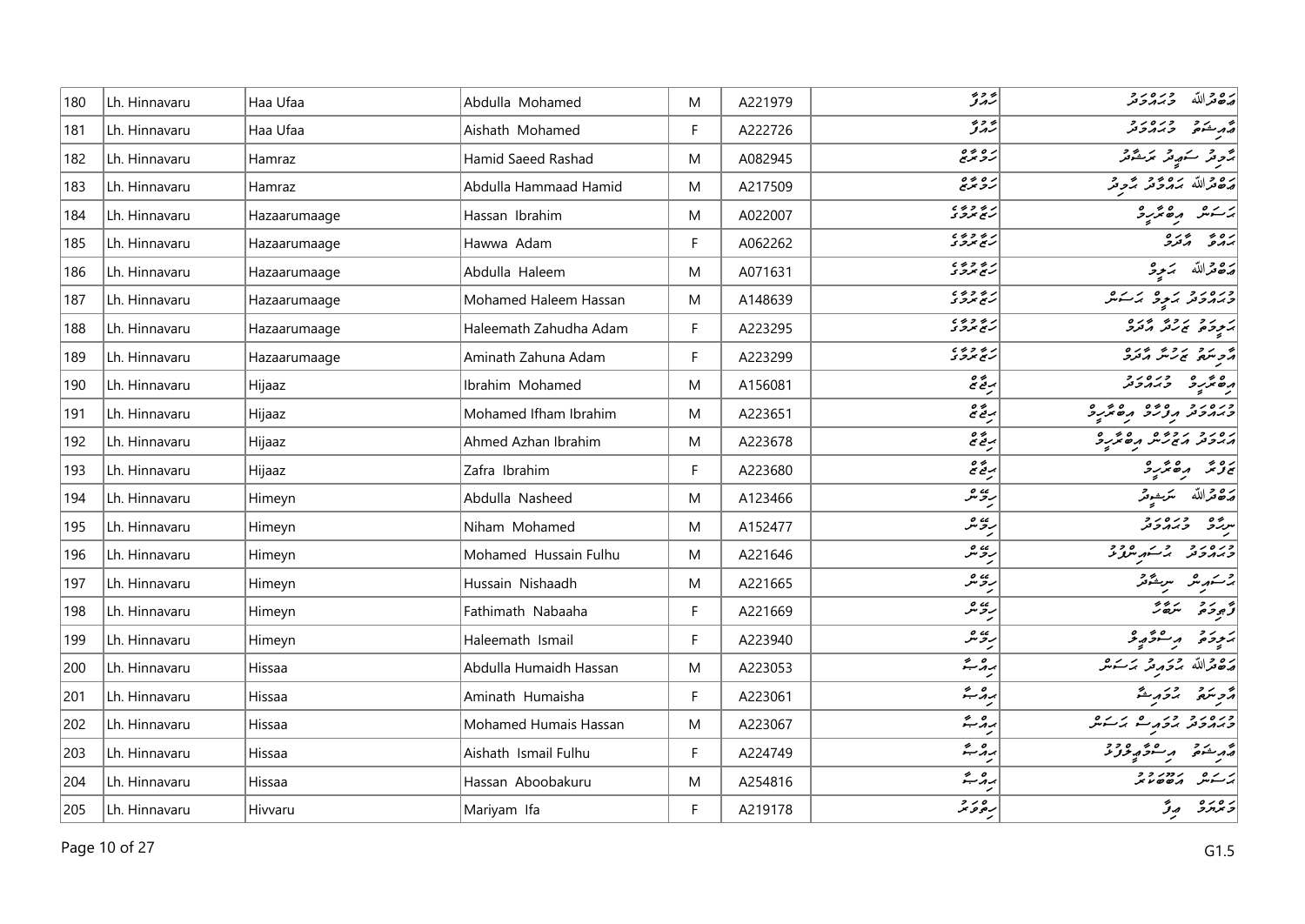| 206 | Lh. Hinnavaru | Hivvaru         | Aminath Hassan               | F  | A220682 | ە د د<br>بەھ بىر                           | ۇ جەمئە ئەسكەنلەر                                                      |
|-----|---------------|-----------------|------------------------------|----|---------|--------------------------------------------|------------------------------------------------------------------------|
| 207 | Lh. Hinnavaru | Hivvaru         | Hassan Moosa                 | M  | A348814 | ە د د<br>رەپىر                             | بزسەيىتىر<br>دو مح                                                     |
| 208 | Lh. Hinnavaru | Hulhagumatheege | Ibrahim Mohamed Fulhu        | M  | A010994 | د ر د ر پ<br>رند د د مړ                    | و ر ه ر و و و<br>تر پر تر تر تر تر<br>ەرھ ئ <sup>ۆ</sup> ر ۋ           |
| 209 | Lh. Hinnavaru | Hulhagumatheege | Ahmed Mohamed Fulhu          | M  | A024380 | ور ور<br>رکوکوکوکو                         | ر ە ر د<br>م.ر تر تر<br>۶ ۶ ۶ ۶ ۶ ۶ ۶ ۶<br>ق بر پر <del>ق</del> رقر عر |
| 210 | Lh. Hinnavaru | Hulhagumatheege | Khadeeja Ibrahim             | F  | A066288 | د ر د ر پ<br>رنگ د کوی                     | ەھترىرى<br>ئرتوقھ<br>ت                                                 |
| 211 | Lh. Hinnavaru | Hulhagumatheege | Seema Ibrahim                | F  | A073538 | ور ور<br>رنگ څخه تو ت                      | $\stackrel{\circ}{\mathcal{P}}_{\mathcal{P}}$<br>ەھ ئۈرۈ               |
| 212 | Lh. Hinnavaru | Hulhagumatheege | Aishath Mohamed Fulhu        | F  | A073624 | د ر د ر د پر<br>  ر ر د د و د              | ر<br>دگرم شوی                                                          |
| 213 | Lh. Hinnavaru | Hulhagumatheege | Ibrahim Mohamed Fulhu        | M  | A078004 | ور ور<br>رکوکوکوکو                         | 0 0 0 0 0 0 0 0 0 0 0<br>גי <i>ם ג'ניכ" כ.נ. ת</i> כנקצ                |
| 214 | Lh. Hinnavaru | Hulhagumatheege | Ali Shihaan Mohamed          | M  | A120306 | ور ور<br>رند <sub>و ک</sub> و <sub>ی</sub> | د و شوره دره در د                                                      |
| 215 | Lh. Hinnavaru | Hulhagumatheege | Shereen Mohamed              | F. | A146678 | ور ور<br>رکوکوکوکو                         | گوير ورورو                                                             |
| 216 | Lh. Hinnavaru | Hulhagumatheege | Fathimath Mohamed Fulhu      | F. | A222736 | د ر د ر پ<br>رنگ د کوی                     | و در دره دود.<br>ترجی در در دیرو                                       |
| 217 | Lh. Hinnavaru | Hulhagumatheege | Aminath Shifza Mohamed       | F  | A222793 | د ر د ر پ<br>رنز د کرم د                   | أروسكم والمعالج وبرود و                                                |
| 218 | Lh. Hinnavaru | Hulhagumatheege | Ibrahim Shaun                | M  | A222863 | ور ور پر<br>رند <sub>و کو</sub> ر          | رە ئرىر ئىمدىر                                                         |
| 219 | Lh. Hinnavaru | Hulhagumatheege | Ismail Shiaaru Ibrahim Fulhu | M  | A222865 | د ر د ر د پر<br>  ر ر د ر د پر             | ر موځ و څوړند ره نورون                                                 |
| 220 | Lh. Hinnavaru | Hulhagumatheege | Ahmed Shiruhaan Mohamed      | M  | A222892 | د بر د د پر پر<br>  برند تر پر پر          | رەر دېدى دەرەر دېرەرد<br>مەركى شەيرىدىن <i>دېرم</i> وتر                |
| 221 | Lh. Hinnavaru | Hulhagumatheege | Subhath Ali                  | F  | A222895 | ور ور<br>رنز <sub>و کو</sub> د             | سره بره در کرم                                                         |
| 222 | Lh. Hinnavaru | Hulhudheleege   | Hassan Ali                   | M  | A027269 | 3 د تر پ <sub>ر</sub> ي                    | برسەيىتى<br>ەتىر                                                       |
| 223 | Lh. Hinnavaru | Hulhudheleege   | Ibrahim Ali                  | M  | A222337 | 3 تر تر <sub>مج</sub> ر<br>م               | ەرھەترىر <sup>ى</sup>                                                  |
| 224 | Lh. Hinnavaru | Hulhudheleege   | Haleemath Hassan             | F. | A222342 | د د د پر پا<br>رندترنږ <sub>پر</sub>       | برسەپىر<br>برويزة                                                      |
| 225 | Lh. Hinnavaru | Hulhudheleege   | Mariyam Hassan               | F  | A222346 | و و ۽ <sub>و</sub> ي                       | ر ه ر ه<br><del>و</del> بربرو                                          |
| 226 | Lh. Hinnavaru | Hulhumandhooge  | Amjan Shareef                | M  | A024790 | و و ر ۵ دو ،<br>رند تر سربر ی              | رەم ئەستىر                                                             |
| 227 | Lh. Hinnavaru | Hulhumandhooge  | Adam Mohamed                 | M  | A098194 | و ور ۵ وو ،<br>مرنو <del>و</del> موتوری    | و رە ر د<br><i>د ب</i> رگرىز<br>په ره<br>د ترو                         |
| 228 | Lh. Hinnavaru | Hulhumandhooge  | Hawwa Mohamed                | F. | A102746 | و ور ۵ وو ،<br>مرنو <del>و</del> موتوری    | ر ہ ء<br>برادگ<br>و ره ر و<br>تر پر ژفر                                |
| 229 | Lh. Hinnavaru | Hulhumandhooge  | Mohamed Hussain Koi          | M  | A120836 | و و ر ۵ وو ،<br>رنو و سربور                | ورەرو ئەسكەندىكى                                                       |
| 230 | Lh. Hinnavaru | Hulhumandhooge  | Mariyam Saeeda               | F  | A144847 | و و ر ۵ وو ،<br>مرنوکو سرلوری              | ر ه ر ه<br><del>و</del> بربرو                                          |
| 231 | Lh. Hinnavaru | Hulhumandhooge  | Fathimath Zeena              | F. | A223064 | و ور ۵ وو ،<br>مرنو <del>و</del> موتور     | ۇ <sub>ج</sub> وڭ <sub>ۇ سې</sub> تر                                   |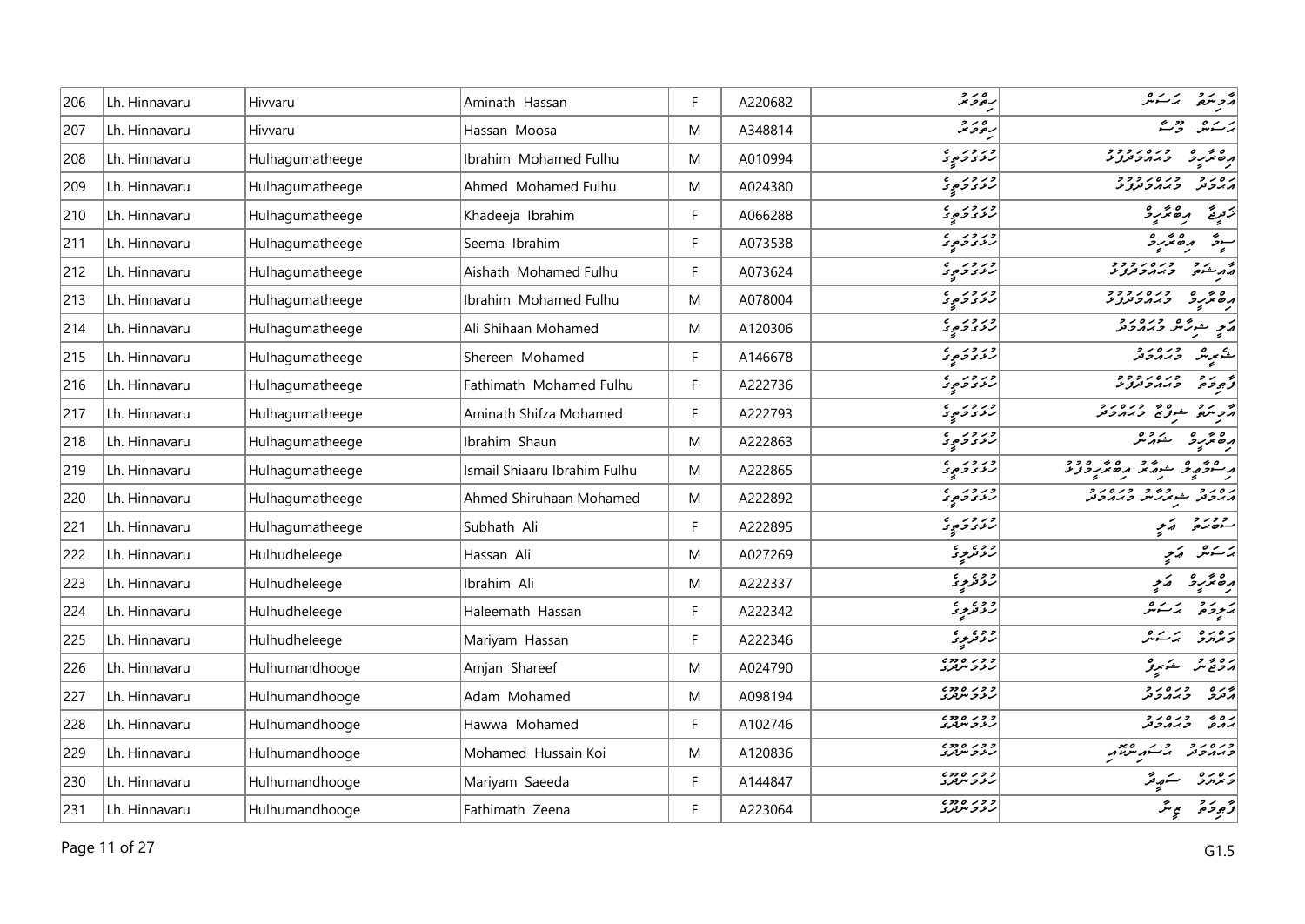| 232 | Lh. Hinnavaru | Husnu Villa | Hussain Adam Fulhu       | M         | A051536 | ا <u>رْ -</u> مِنْ <sub>عِي</sub> عَه | ا چرک میں مقبر مقبر دی دی۔<br>ایر سکھر میں مقبر مقبر دیکھ دیکھ |
|-----|---------------|-------------|--------------------------|-----------|---------|---------------------------------------|----------------------------------------------------------------|
| 233 | Lh. Hinnavaru | Huvaas      | Hussain Yoosuf           | M         | A054640 | ر پۇ شە                               | ج سے مدد جاتھ ہوتا ہے۔<br>پاکستان کے اسرائی                    |
| 234 | Lh. Hinnavaru | Inaya       | Mohamed Abdulla          | M         | A222288 | ەرشىز                                 | وره رو ده دالله                                                |
| 235 | Lh. Hinnavaru | <b>Iram</b> | Mohamed Ali              | M         | A049068 | ە ئىرچ                                | ورەرو كەي                                                      |
| 236 | Lh. Hinnavaru | Iram        | Ahmed Ikram Mohamed      | M         | A223863 | مرتنز                                 | נסנד השימי דנסנד<br>הגבת השי <i>תב בגהבת</i>                   |
| 237 | Lh. Hinnavaru | Iramaage    | Ibrahim Abdul Rahman     | M         | A222605 | د برو ،<br>د برژ د                    | פש כ נפרסנסטים                                                 |
| 238 | Lh. Hinnavaru | Iramaage    | Aminath Thifla           | F         | A222962 | ر بو »<br>پر بوری                     | أأرمز ووقر                                                     |
| 239 | Lh. Hinnavaru | Iramaage    | Mohamed Muneer           | ${\sf M}$ | A222964 | ەر بىرى ئ                             | כממכני כיתול                                                   |
| 240 | Lh. Hinnavaru | Iramaage    | Mariyam Abdul Rahman     | F         | A222968 | د برو ،                               | ג סגם גם כם גם גם.<br>כאת הכל השינו <i>ת אגר</i> בית           |
| 241 | Lh. Hinnavaru | Janbuge     | Mariyam Ismail           | F         | A114422 | ر ه و ء<br>قع سرگان                   | במתכ תייתותים                                                  |
| 242 | Lh. Hinnavaru | Janbuge     | Haleema Abdulla          | F         | A222803 | ر ۵ ۶ ء<br>قع سر <i>ھ ی</i>           | بَرْجِرَةً صَدَّدَاللَّهُ                                      |
| 243 | Lh. Hinnavaru | Janbuge     | Abdul Rauf Ismail        | ${\sf M}$ | A222816 | ر ۵ ۶ ء<br>قع سر <i>ھ ی</i>           | גם כם גדבר התשיבת ב                                            |
| 244 | Lh. Hinnavaru | Janbumaage  | Fathimath Adam           | F         | A102826 | ر ه د و و ،<br>تع سرچ تر ی            | توجدة مترده                                                    |
| 245 | Lh. Hinnavaru | Janbumaage  | Aishath Adam             | F         | A222825 | ر ه د و و ،<br>د سره تر د             | أحدث فيره                                                      |
| 246 | Lh. Hinnavaru | Kanakurige  | Fathimath Mohamed        | F         | A098378 | ئەنئەرىمى تەرى                        | و ده دره دره                                                   |
| 247 | Lh. Hinnavaru | Kanakurige  | Shaheedha Moosa          | F         | A123518 | ئەنئەرىمىرى                           | شربر وحرث                                                      |
| 248 | Lh. Hinnavaru | Kanakurige  | Abdulla Shujau           | ${\sf M}$ | A158422 | ئەنئەرىقىمىزى                         | مَرْهُ قَرَاللّه شَوْقَهُ مِ                                   |
| 249 | Lh. Hinnavaru | Kanakurige  | Moosa Mohamed            | M         | A223617 | ىر ئەرە بىرى<br>مەسرىما ئىرى          | وره دره دره                                                    |
| 250 | Lh. Hinnavaru | Kanakurige  | Haseena Mohamed          | F         | A223628 | ىر بەر جەرى<br>مەمىرىمە بىرى          | ر دره در در د                                                  |
| 251 | Lh. Hinnavaru | Kanakurige  | Abdulla Mohamed          | M         | A223632 | ىر بەر جەرى<br>بىر ئىبرىرى            | ەھىراللە<br>و رە ر د<br>تر پروتر                               |
| 252 | Lh. Hinnavaru | Kanakurige  | Shaadhiya Moosa          | F         | A223648 | ئەنئەرىم بىرى                         | شَمْرِيرٌ وَ"                                                  |
| 253 | Lh. Hinnavaru | Kanakurige  | Abdul Malik Mohamed      | ${\sf M}$ | A223683 | ئەنئىرىقىمىزى                         | גם כפי כי כי היב                                               |
| 254 | Lh. Hinnavaru | Kanakurige  | Fathimath Shahnaz        | F         | A223685 | ر ر د<br>ما متر تا محر د              | ژ <sub>م</sub> وڅو څرشع                                        |
| 255 | Lh. Hinnavaru | Kanakurige  | Ibrahim Shafiu           | ${\sf M}$ | A223687 | ئەسرىرىمىرى                           | رەپرىر شرور                                                    |
| 256 | Lh. Hinnavaru | Kanakurige  | Haleemath Theeba Mohamed | F         | A223688 | ىر ئەرە بىرى<br>مەسرىيا ئىرى          |                                                                |
| 257 | Lh. Hinnavaru | Kanakurige  | Hamdha Mohamed           | F         | A282711 | ئەسرىز بىر ئ                          | ره دره رد<br>بروتر وبرمرد                                      |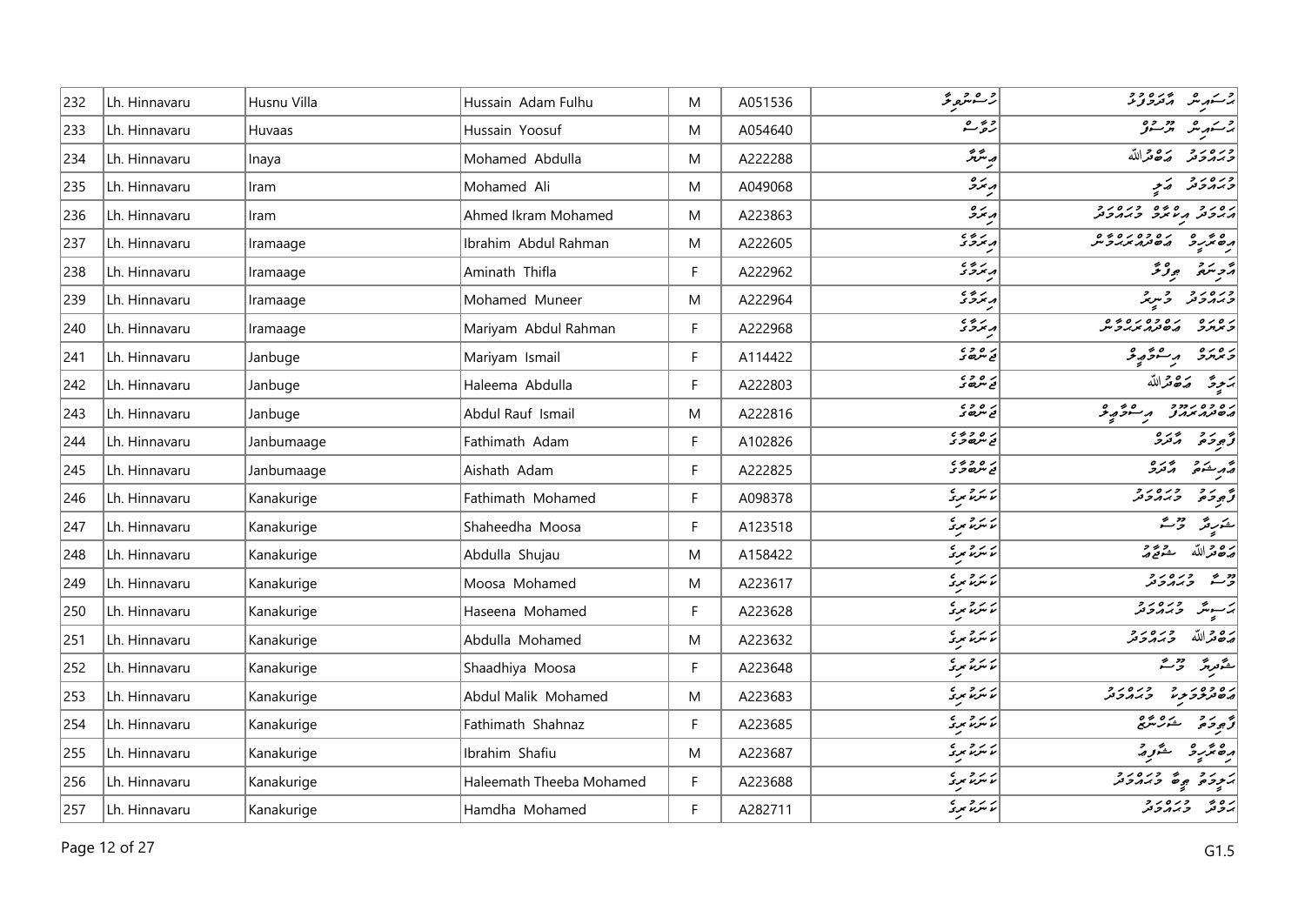| 258 | Lh. Hinnavaru |                | Raziyya Moosa              | F  | A072444 | ئەمىرىرى<br>س                              | ىر شەرەر مەسىر<br>بىر سىزلەر                                                                                                                                                                                                     |
|-----|---------------|----------------|----------------------------|----|---------|--------------------------------------------|----------------------------------------------------------------------------------------------------------------------------------------------------------------------------------------------------------------------------------|
|     |               | Kaneeruge      |                            |    |         | ر<br>ما سرچري                              |                                                                                                                                                                                                                                  |
| 259 | Lh. Hinnavaru | Kaneeruge      | Abdul Rasheed Moosa        | M  | A131521 |                                            | ג 2000 בית ידי בין הרי היו הרי היו היו היו היו היו היו היו היו היו לי היו היו לי היו לי היו לי היו לי היו לי ה<br>היו לי היו לי היו לי היו לי היו לי היו לי היו לי היו לי היו לי היו לי היו לי היו לי היו לי היו לי היו לי היו ל |
| 260 | Lh. Hinnavaru | Kanmatheege    | Abdulla Abdul Rahman       | M  | A222152 | <br>  مَا مَرْدَ مِي دَ                    | ره وه ره ده ه<br>پره تربر تر س<br>برە تراللە                                                                                                                                                                                     |
| 261 | Lh. Hinnavaru | Kanmatheege    | Abdulla Azif               | M  | A222160 | بزېږې ته د                                 | برە دالله گەبىر د                                                                                                                                                                                                                |
| 262 | Lh. Hinnavaru | Kasthoorimaage | Salih Hussain              | M  | A001853 | ر ۶۵۰۰ وي.<br>ما سوه برد د                 | بڈىر بر<br>جرىسەر بىر                                                                                                                                                                                                            |
| 263 | Lh. Hinnavaru | Kasthoorimaage | Adam Mohamed               | M  | A046381 | ر ۶۵ وجو در در در حالی<br>ما مسلوم پروژ در | برده وره رو<br><i>م</i> ګرو وبرمرونر                                                                                                                                                                                             |
| 264 | Lh. Hinnavaru | Kasthoorimaage | Rugiyya Mohamed            | F  | A070427 | ر ره دو په دي<br>پاکستونو پروگ             | و وه در ورود                                                                                                                                                                                                                     |
| 265 | Lh. Hinnavaru | Kasthoorimaage | Sheeza Solih               | F  | A078737 | ر ۶۵ ور در در<br>ما سوم برد د              | حويج المبكو <i>رة</i>                                                                                                                                                                                                            |
| 266 | Lh. Hinnavaru | Kasthoorimaage | Aminath Azlifa             | F  | A163531 | ر ره دو په دي<br>پاکستونو پروگ             | أأدبتكم المفرقر                                                                                                                                                                                                                  |
| 267 | Lh. Hinnavaru | Kasthoorimaage | Mohamed Solih              | M  | A224069 | ر ره دو په په<br>پاکستونو پروگ             | و ره ر و<br>تر پر تر تر<br>سەّور                                                                                                                                                                                                 |
| 268 | Lh. Hinnavaru | Kasthoorimaage | Aminath Saira Ali          | F  | A224082 | ر ودو دی<br>ما سوم برد د                   | مزجر متمر مستهر بمداريخ وكالمحي                                                                                                                                                                                                  |
| 269 | Lh. Hinnavaru | Kasthoorimaage | Mohamed Humaid             | M  | A224099 | ر ۶۵۰۰ ور<br>ما سوه برو د                  | כנסנכ כל כ                                                                                                                                                                                                                       |
| 270 | Lh. Hinnavaru | Kasthoorimaage | Ibrahim Mohamed            | M  | A280719 | ر ۶۵۰۰ ور<br>تا سوم برد د                  | و رە ر د<br><i>د بە</i> پەر<br>ە ھەترىر <sup>ە</sup>                                                                                                                                                                             |
| 271 | Lh. Hinnavaru | Kethi          | Aishath Ibrahim            | F  | A069622 | تنمعج                                      | پ <sup>ر</sup> مرشومی<br>مرگ<br>دە ئۆرۈ                                                                                                                                                                                          |
| 272 | Lh. Hinnavaru | Kethi          | Ahmed Shamil               | M  | A223305 | ء<br>موھ                                   | رەر دىگەر                                                                                                                                                                                                                        |
| 273 | Lh. Hinnavaru | Kethi          | Fathmath Sara Yoosuf       | F  | A223311 | اءِ<br>اعو                                 | تح رو ري دو وه<br>توجوجو سنتر الرسنق                                                                                                                                                                                             |
| 274 | Lh. Hinnavaru | Kinbimaage     | Adam Moosa Mohamed         | M  | A023273 | קייקוס בי                                  | پره دو په وره رو<br>مرترو و شو ورماوتر                                                                                                                                                                                           |
| 275 | Lh. Hinnavaru | Kinbimaage     | Yoosuf Asif Adam           | M  | A223376 | $rac{c}{s}$ g $rac{c}{s}$                  | أورجوه ومسوفه ومترد                                                                                                                                                                                                              |
| 276 | Lh. Hinnavaru | Kinbimaage     | Moosa Asir Adam            | M  | A223384 | $rac{c}{s}$ <i>s</i> s ar $v^{1}$          | ده شه په سرچ په ده                                                                                                                                                                                                               |
| 277 | Lh. Hinnavaru | Kinbimaage     | Abdulla Aisar Adam         | M  | A223389 | <br>  سرچ دی<br>  مسرچ                     | برە دالله مەرىكى مەمرد                                                                                                                                                                                                           |
| 278 | Lh. Hinnavaru | Leaf Life      | Ahmed Jaisham Hood         | M  | A223352 | ووڅهرو                                     | גפגב <sub>באק</sub> בצב כבר                                                                                                                                                                                                      |
| 279 | Lh. Hinnavaru | Light          | Hamid Ibrahim              | M  | A165043 | ځه هخ                                      | بحرقر مرەبجرىرى                                                                                                                                                                                                                  |
| 280 | Lh. Hinnavaru | Light Moon     | Hussain Ali                | M  | A064323 | ىر مەددە<br>مەرھ                           | جر شهر شه مرکب<br>مراجع شهر مرکب                                                                                                                                                                                                 |
| 281 | Lh. Hinnavaru | Maadhooge      | Umar Mohamed               | M  | A024103 | ږ دو بر<br>تر تر پ                         | כנ כנסנב<br>גביל במבב                                                                                                                                                                                                            |
| 282 | Lh. Hinnavaru | Maafaa         | Fareedha Hassan Fulhu      | F  | A160077 | ژًڑ                                        | تۇيرىگە كەسكەنلەرنى                                                                                                                                                                                                              |
| 283 | Lh. Hinnavaru | Maafaa         | Fathimath Ma'aasha Mohamed | F. | A224709 | وٌوٌ                                       | و د د دره وره د                                                                                                                                                                                                                  |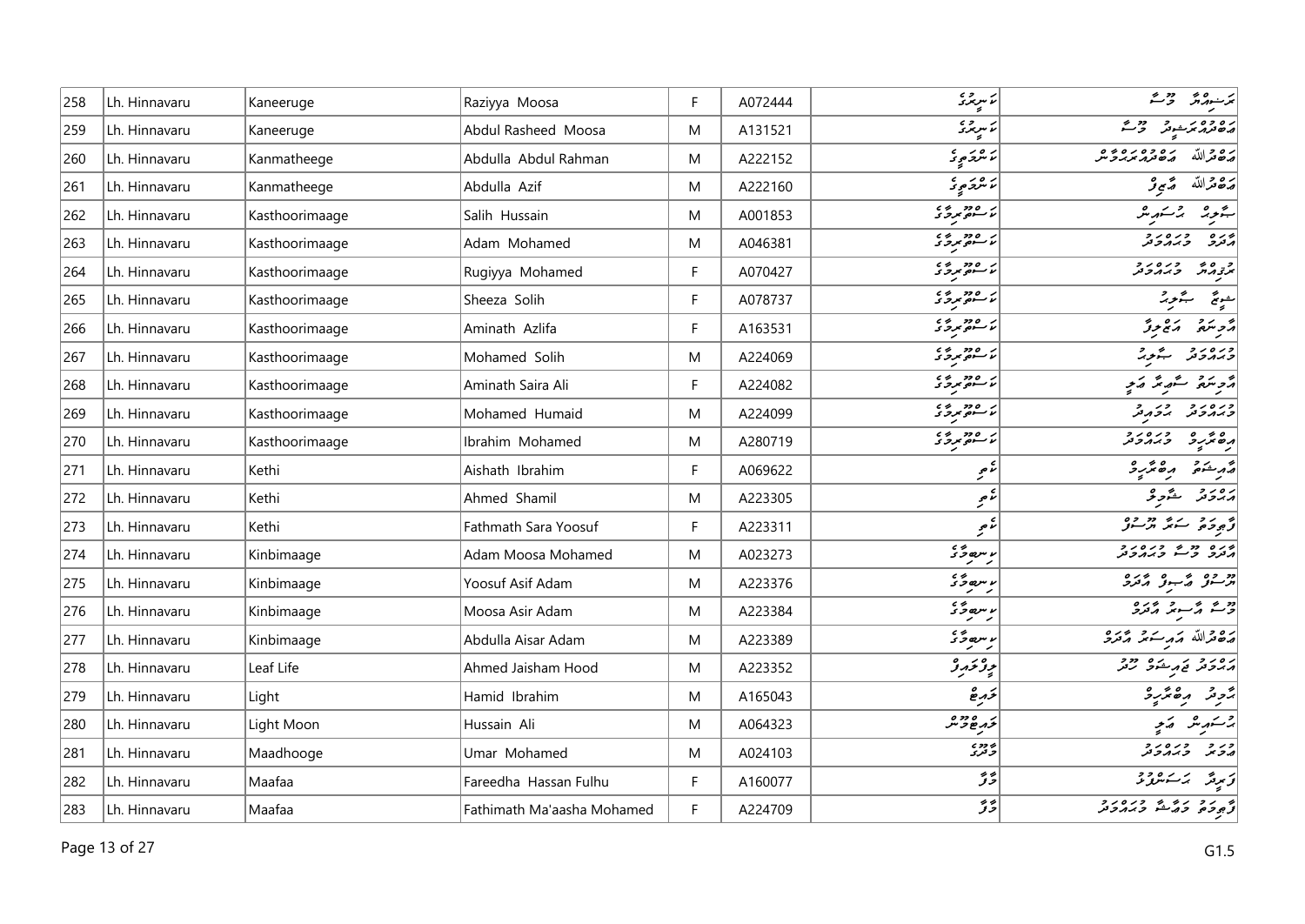| 284 | Lh. Hinnavaru | Maafolheyge     | <b>Maheel Mohamed Shareef</b>      | M | A222384 | ه بودن تا<br>ترکوکو ت                              | ورو ورەرو خىرو                                                                                        |
|-----|---------------|-----------------|------------------------------------|---|---------|----------------------------------------------------|-------------------------------------------------------------------------------------------------------|
| 285 | Lh. Hinnavaru | Maizaandhoshuge | Mohamed Moosa                      | M | A066557 | ر په ۱۶ ورو د<br>تر د مخ سرتر سرو                  | وره دو دور                                                                                            |
| 286 | Lh. Hinnavaru | Maizaandhoshuge | Suhan Mohamed                      | M | A222455 | ر په ۱۶۵۵ و د<br>تر در پی سرفرسری                  | روم ورەرو                                                                                             |
| 287 | Lh. Hinnavaru | Maizaandhoshuge | Ismail Mohamed                     | M | A222456 | ئەرى <i>ج م</i> ۇيىرىرى<br>قەرى <i>ق مۇيىرىر</i> ى | ر عرٌ پر وره دو                                                                                       |
| 288 | Lh. Hinnavaru | Manzil          | Abdulla Jabeen                     | M | A061021 | ځ مثنې څه                                          | بره والله تحصره                                                                                       |
| 289 | Lh. Hinnavaru | Manzil          | Fathmath Janaa                     | F | A073550 | ئەشىر ۋ                                            | وٌ و د و سر مگر                                                                                       |
| 290 | Lh. Hinnavaru | Manzil          | Hussain Jihaad                     | M | A222253 | ځەمبوقر                                            | برستهر ش پر شرقر                                                                                      |
| 291 | Lh. Hinnavaru | Meenaaz         | Aboobakur Ibrahim Fulhu            | M | A044872 | جرىترچ                                             | גמני כל הפיציב כל כל                                                                                  |
| 292 | Lh. Hinnavaru | Meenaaz         | Ali Ibrahim Fulhu                  | M | A070405 | جريثي                                              | גן גם ביני                                                                                            |
| 293 | Lh. Hinnavaru | Meenaaz         | Ahmed Afzal                        | M | A222404 | جريثي                                              | أرەر دەردە                                                                                            |
| 294 | Lh. Hinnavaru | Mustharah       | Shabana Ali                        | F | A096046 | و __ <i>ەر رە</i>                                  | أينتقش كمو                                                                                            |
| 295 | Lh. Hinnavaru | Mustharah       | Saeeda Ali                         | F | A224841 | و ے ر ر ه<br>د سوړند                               | لتنهيش الكعج                                                                                          |
| 296 | Lh. Hinnavaru | <b>Naares</b>   | Hussain Iqbaal                     | M | A044461 | ىئرىزىشە                                           |                                                                                                       |
| 297 | Lh. Hinnavaru | Naares          | Mohamed Ikleel                     | M | A076057 | متر پر ہ                                           | ورەرە رايو                                                                                            |
| 298 | Lh. Hinnavaru | Naares          | Mohamed Moosa Fulhu                | M | A165033 | متر پر ہ                                           | כנסני מישוב<br><i>כג</i> ובט ב <del>י</del> נל                                                        |
| 299 | Lh. Hinnavaru | <b>Naares</b>   | Fathimath Amanath Mohamed<br>Fulhu | F | A223794 | متر پر ہ                                           | ه رد ره رد دره رود.<br>ژَهروه مرسره درمرترزن                                                          |
| 300 | Lh. Hinnavaru | <b>Naares</b>   | Mariyam Niyaama                    | F | A223800 | ىئرىزىشە                                           | ر ه ر ه<br>د بربرگ<br>سرژڅ                                                                            |
| 301 | Lh. Hinnavaru | Nailoanuge      | Ilma Ali                           | F | A120503 | يئد وهيد                                           | ړ وی کمنې                                                                                             |
| 302 | Lh. Hinnavaru | Nailoanuge      | Abdul Azeez Abdul Rahman           | M | A222367 | يئدى و ،                                           | 10101 - 10201017<br>גפיתובגמ בי גפיתו ההבית                                                           |
| 303 | Lh. Hinnavaru | Nailoanuge      | Mariyam Sausha                     | F | A222381 | سرە ئەرى                                           | ر ه ر ه<br><del>د</del> بربرگ<br>سەرقىقە                                                              |
| 304 | Lh. Hinnavaru | Nalage          | Ali Qasim                          | M | A149763 | ىر يە<br>سربۇ ئ                                    | أوسمج تخرجوهم                                                                                         |
| 305 | Lh. Hinnavaru | Nalage          | Mariyam Ali                        | F | A165086 | ىر يە<br>سىرىتى ئ                                  | ر ه ر ه<br>ەتىر                                                                                       |
| 306 | Lh. Hinnavaru | Nalage          | Ahmed Ali                          | M | A223234 | ىر يە<br>سىرىتى ئ                                  | ره رو په په                                                                                           |
| 307 | Lh. Hinnavaru | Nasru           | Nafeesa Ahmed                      | F | A165078 | ىر مە ج                                            | سَمِي سَمَّ مَ يَرْجَعَهِ                                                                             |
| 308 | Lh. Hinnavaru | Nasru           | Aminath Ajfan Ibrahim              | F | A222711 | ىر بە ج                                            | أد يتم المعافر المستقرير المحمد المحمد المحمد المحمد المحمد المحمد المحمد المحمد المحمد المحمد المحمد |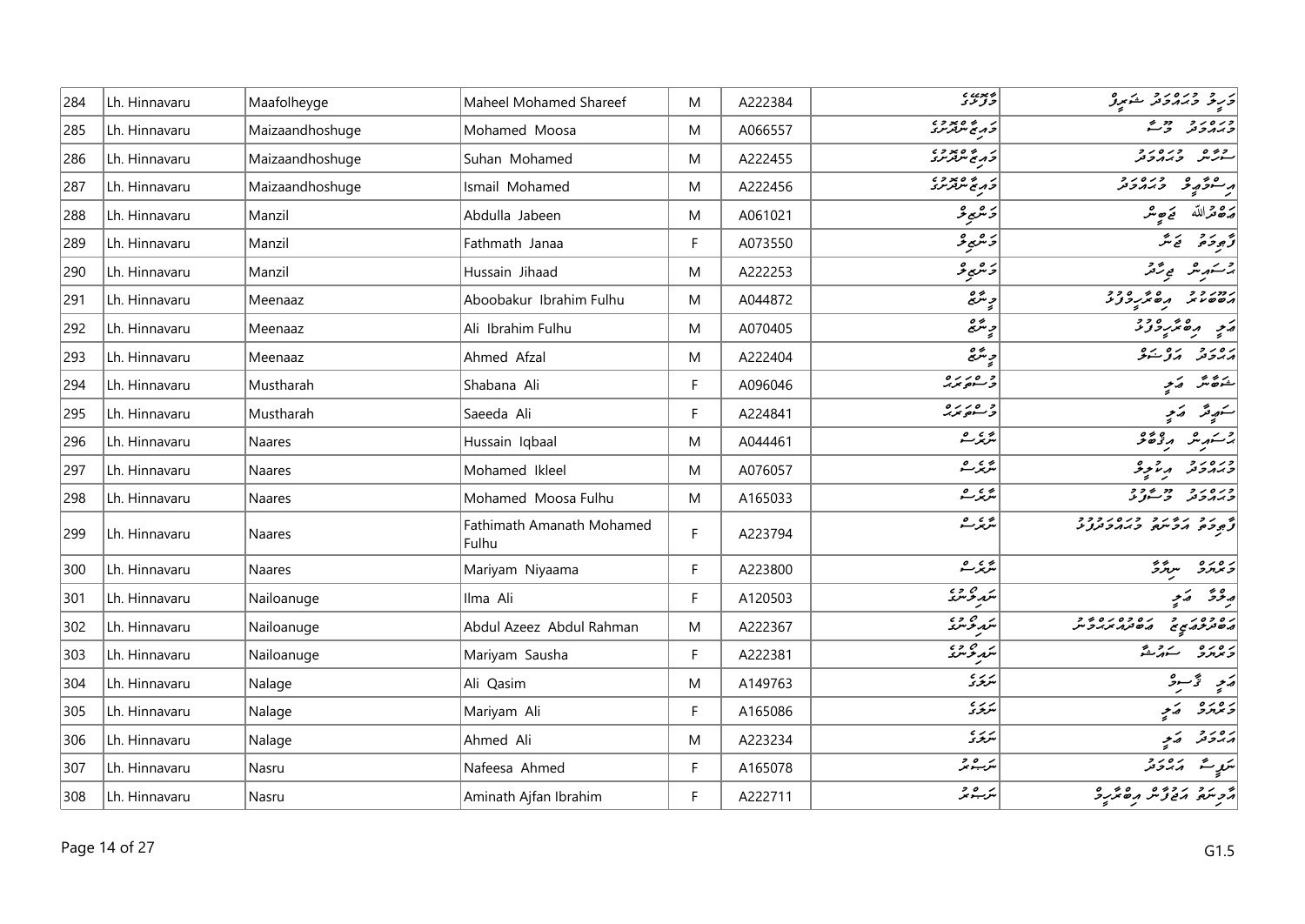| 309   | Lh. Hinnavaru | Nasru    | Ahmed Ajmal Ibrahim         | M           | A222716 | ىئەبەيىتى              | ן פיני נפיכי נפיקים                                 |
|-------|---------------|----------|-----------------------------|-------------|---------|------------------------|-----------------------------------------------------|
| 310   | Lh. Hinnavaru | Nasru    | Mariyam Ajura               | F           | A224144 | ىئەبەقر                | د ۱۵ د ۲۵ د پر                                      |
| $311$ | Lh. Hinnavaru | Nice Way | Ahmed Adam                  | M           | A149501 | لتنديقو                | ره رح ده<br>مربرو تر مرکز                           |
| $312$ | Lh. Hinnavaru | Nice Way | Mariyam Ishadha Ahmed       | F.          | A321071 | لتنديقو                | وبروى مستمتر مهدوند                                 |
| 313   | Lh. Hinnavaru | Niece    | Easa Hassan                 | ${\sf M}$   | A215001 | سريمه                  | أمرت بركبش                                          |
| 314   | Lh. Hinnavaru | Niece    | Aminath Easa                | $\mathsf F$ | A215005 | سريمه                  |                                                     |
| 315   | Lh. Hinnavaru | Niyaa    | Ibrahim Moosa Didi          | M           | A124448 | سرچڙ                   | ە ئەرەر ئەستىرىر<br>مەھەر ئەستىرىر                  |
| 316   | Lh. Hinnavaru | Niyaa    | Mariyam Mohamed             | F           | A223426 | سرچر                   | ره ره در درو                                        |
| 317   | Lh. Hinnavaru | Niyaa    | Hussain Inaayath            | M           | A223439 | سرچر                   | ج سکوینگر او متعده                                  |
| 318   | Lh. Hinnavaru | Niyaa    | Haleemath Rooma             | F.          | A223445 | سرچر                   | پرېږې<br>بزج                                        |
| 319   | Lh. Hinnavaru | Niyaa    | Abdulla Moosa               | M           | A223447 | سرچر                   | مَدْهِ قَدْ اللّه حَقْ تَ                           |
| 320   | Lh. Hinnavaru | Niyaa    | Abdul Rahman Auf Moosa Didi | M           | A223450 | سرچر                   | גם כם גם גם בדי חדשית.<br>גם בתג הגובית הגני בילינג |
| 321   | Lh. Hinnavaru | Niyaa    | Aminath Maariya             | $\mathsf F$ | A223453 | سرچر                   |                                                     |
| 322   | Lh. Hinnavaru | Noorange | Aidha Umar                  | F.          | A122384 | دد بر ه ،<br>سرپرسر    | و در در د                                           |
| 323   | Lh. Hinnavaru | Noorange | Mohamed Umar                | M           | A223350 | دد بر ه ،<br>مربر مربر | כנסנכ כנכ                                           |
| 324   | Lh. Hinnavaru | Noorange | Aminath Umaru               | F           | A223355 | دد بر ه ،<br>سرپرسر    |                                                     |
| 325   | Lh. Hinnavaru | Noorange | Zarana Umar                 | F.          | A223357 | دد ر ه ،<br>سرپرسر     |                                                     |
| 326   | Lh. Hinnavaru | Noorange | Aishath Rausha              | F.          | A223370 | دد بر ه ،<br>سرپرسر    | أقرم شكوم المروشة                                   |
| 327   | Lh. Hinnavaru | Noorange | Fathmath Rizna              | $\mathsf F$ | A223372 | دد بر ه پر<br>سرپرسر   | أزودة برج تر                                        |
| 328   | Lh. Hinnavaru | Nooree   | Yoosuf Moosa Fulhu          | M           | A024430 | لترميه                 | دو ده دو در دو د                                    |
| 329   | Lh. Hinnavaru | Nooree   | <b>Ahmed Shamil Yoosuf</b>  | M           | A092955 | لترمير                 | ره رو گروه دو وه<br>مردوند گروه مرسو                |
| 330   | Lh. Hinnavaru | Nooree   | Haulath Yoosuf              | F           | A155660 | لترمير                 | ג כג כ נכנס<br>ג הג כם נג יש                        |
| 331   | Lh. Hinnavaru | Nooree   | Siththi                     | $\mathsf F$ | A224748 | لترمير                 | سوړه<br>ر                                           |
| 332   | Lh. Hinnavaru | Nooree   | Nasraana Yoosuf             | F           | A224758 | يتزبير                 | ىر قىر ئىل مەر دە                                   |
| 333   | Lh. Hinnavaru | Nooree   | Nizam Wajeeh                | M           | A224761 | لترمير                 | سرچٌو وَمِيرٌ                                       |
| 334   | Lh. Hinnavaru | Nooree   | Nizama Yoosuf               | F.          | A224763 | لترمير                 | سرچينې ده ده.                                       |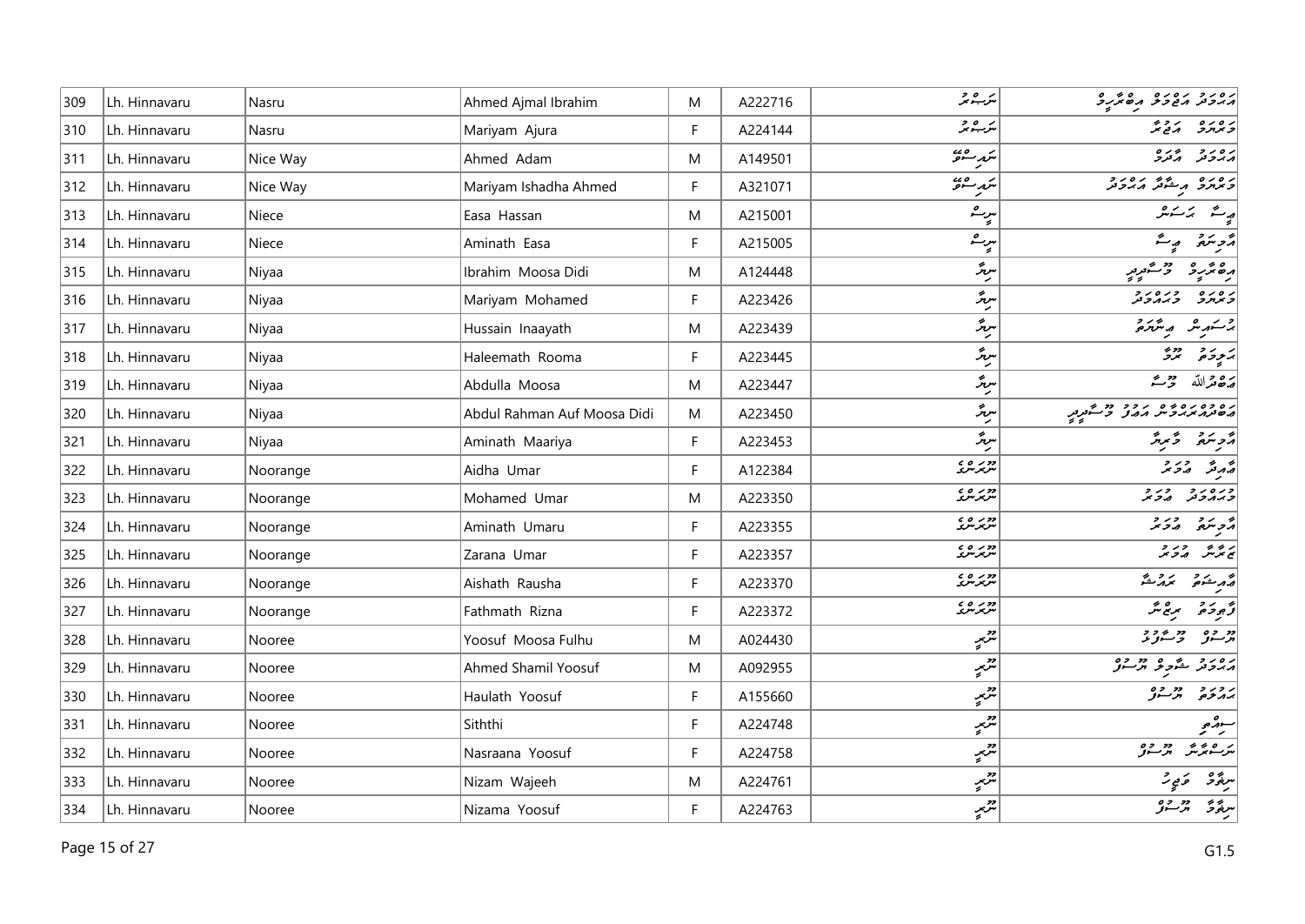| 335 | Lh. Hinnavaru | Nooree       | Aminath Jeeza Yoosuf    | F         | A224766 | لترميه                                                                                                                                                                                                                                                                                                                          | أَمُّ حِ سَمَّةٍ فَي تَمْ سَنْرٌ وَمَ                                                                                                                                                                                               |
|-----|---------------|--------------|-------------------------|-----------|---------|---------------------------------------------------------------------------------------------------------------------------------------------------------------------------------------------------------------------------------------------------------------------------------------------------------------------------------|-------------------------------------------------------------------------------------------------------------------------------------------------------------------------------------------------------------------------------------|
| 336 | Lh. Hinnavaru | Noovilaage   | Dheeniya Mohamed Fulhu  | F         | A074117 | دد په په<br>سر <sub>گرم</sub> ونو                                                                                                                                                                                                                                                                                               | د دره د دور <del>.</del><br>در سرگر د بروتروند                                                                                                                                                                                      |
| 337 | Lh. Hinnavaru | Noovilaage   | Ibrahim Ifau            | ${\sf M}$ | A222983 | دد د ،<br>متره پرې                                                                                                                                                                                                                                                                                                              | وە ئەر ئەۋە                                                                                                                                                                                                                         |
| 338 | Lh. Hinnavaru | Norite       | ALI ISMAIL              | M         | A127713 | ترىرىر ھ                                                                                                                                                                                                                                                                                                                        | أروم برام والمحموم والمحمد                                                                                                                                                                                                          |
| 339 | Lh. Hinnavaru | North Way    | Ahmed Afeef             | M         | A049488 | ە دى<br>سرە ۋ                                                                                                                                                                                                                                                                                                                   | رەرد كەرد                                                                                                                                                                                                                           |
| 340 | Lh. Hinnavaru | North Way    | Aishath Nahuza          | F         | A073422 | ە دى<br>سرە ۋ                                                                                                                                                                                                                                                                                                                   | أقرم يستوصح المترزنج                                                                                                                                                                                                                |
| 341 | Lh. Hinnavaru | Ocean Wake 1 | Aishath Ahlam           | F         | A084961 | م د موده 1                                                                                                                                                                                                                                                                                                                      | $rac{1}{25}$                                                                                                                                                                                                                        |
| 342 | Lh. Hinnavaru | Ocean Wake 2 | Muneera Rashad          | F         | A059737 | ە يەھ يەم 2                                                                                                                                                                                                                                                                                                                     | د سرپر کرکے قر                                                                                                                                                                                                                      |
| 343 | Lh. Hinnavaru | Ocean Wake 2 | Ziyad Rashad            | M         | A082694 | م شەھەم 2                                                                                                                                                                                                                                                                                                                       | ى <sub>ج</sub> ەرگەر سىمىشەتر                                                                                                                                                                                                       |
| 344 | Lh. Hinnavaru | Ocean Wake 2 | Aasiya Rashad           | F         | A104713 | م شەھەم 2                                                                                                                                                                                                                                                                                                                       | ة سور برخود.<br>ا                                                                                                                                                                                                                   |
| 345 | Lh. Hinnavaru | Ocean Wake 2 | Yazeed Rashadh          | M         | A123440 | ە يەھ يەم 2                                                                                                                                                                                                                                                                                                                     | ىزى <sub>م</sub> ەتر - ئەش <sup>ى</sup> قەر                                                                                                                                                                                         |
| 346 | Lh. Hinnavaru | Ocean Wake 2 | Mariyam Ibrahim         | F         | A223374 | م شەھەم 2                                                                                                                                                                                                                                                                                                                       | ومره مصريره                                                                                                                                                                                                                         |
| 347 | Lh. Hinnavaru | Ocean Wake 2 | Zaidh Rashaadh          | M         | A223388 | م شەھەم 2                                                                                                                                                                                                                                                                                                                       | ىجەر قرىشى قرىشى ئى                                                                                                                                                                                                                 |
| 348 | Lh. Hinnavaru | Ocean Wake 2 | Waleedha Rashaadh       | F         | A223393 | م د وه و 2<br>م شوسرو 2                                                                                                                                                                                                                                                                                                         | كالمحيض الكرستي والمحمد                                                                                                                                                                                                             |
| 349 | Lh. Hinnavaru | Ocean Wake 2 | Aishath Majida          | F         | A223406 | ە يەھ يەم 2                                                                                                                                                                                                                                                                                                                     | أقهر يشكم وتحفيظ                                                                                                                                                                                                                    |
| 350 | Lh. Hinnavaru | Ocean Wake 2 | Haleema Mamsha Musthafa | F         | A223414 | م شەھەم 2                                                                                                                                                                                                                                                                                                                       | رَ وَحَ وَحَدٌ وَجَمَعَ وَ                                                                                                                                                                                                          |
| 351 | Lh. Hinnavaru | Olhugiri     | Abdulla Abdul Rahman    | M         | A027913 | پر و<br>  در بی مر                                                                                                                                                                                                                                                                                                              | ر ٥ ٥ ٥ ٥ ٥ ٥ ٠<br>در ۰ تر ۱ <i>۸ بر بر تر</i> س<br>ەھىراللە                                                                                                                                                                        |
| 352 | Lh. Hinnavaru | Olhugiri     | Ahmed Abdul Rahman      | M         | A064621 | پر د<br>  پر تر بر                                                                                                                                                                                                                                                                                                              | נסני נסיכסנסים<br>הגבת השינה <i>גב</i> ית                                                                                                                                                                                           |
| 353 | Lh. Hinnavaru | Olhugiri     | Aishath Murasa          | F         | A222567 | پوچ<br>در تر بر                                                                                                                                                                                                                                                                                                                 | أقهر منتور ويحرك                                                                                                                                                                                                                    |
| 354 | Lh. Hinnavaru | Olhugiri     | Mirufaaq Abdulla        | M         | A222570 | پر دی<br> پر دی مر                                                                                                                                                                                                                                                                                                              | <i>ج</i> عرفر ته مركز قرالله                                                                                                                                                                                                        |
| 355 | Lh. Hinnavaru | Palm Code    | Sanfa Mohamed           | F         | A074170 | 0000                                                                                                                                                                                                                                                                                                                            | سەمەيرە دىرەرد                                                                                                                                                                                                                      |
| 356 | Lh. Hinnavaru | Palm Code    | Mohamed Ashraf          | ${\sf M}$ | A089975 | ږه ۵۵ ه<br>ور ۲                                                                                                                                                                                                                                                                                                                 | ورەرو كەشىرۇ                                                                                                                                                                                                                        |
| 357 | Lh. Hinnavaru | Palm Code    | Irumeen Yoosuf          | ${\sf M}$ | A123517 | $\frac{1}{2}$                                                                                                                                                                                                                                                                                                                   | مربر په موجود کې د ده ده کلیکنې کورن کلیکنې کړه کلیکنې کړه کلیکنې کړه کلیکنې کړه کلیکنې کلیکنې کلیکنې کلیکنې ل<br>مرگز کلیکنې کلیکنې کلیکنې کلیکنې کلیکنې کلیکنې کلیکنې کلیکنې کلیکنې کلیکنې کلیکنې کلیکنې کلیکنې کلیکنې کلیکنې<br> |
| 358 | Lh. Hinnavaru | Palm Code    | Saleema Ibrahim Fulhu   | F         | A157641 | $\begin{bmatrix} 0 & 0 & 0 & 0 \\ 0 & V & 0 & 0 \\ 0 & 0 & 0 & 0 \\ 0 & 0 & 0 & 0 \\ 0 & 0 & 0 & 0 \\ 0 & 0 & 0 & 0 \\ 0 & 0 & 0 & 0 \\ 0 & 0 & 0 & 0 \\ 0 & 0 & 0 & 0 \\ 0 & 0 & 0 & 0 \\ 0 & 0 & 0 & 0 \\ 0 & 0 & 0 & 0 \\ 0 & 0 & 0 & 0 & 0 \\ 0 & 0 & 0 & 0 & 0 \\ 0 & 0 & 0 & 0 & 0 \\ 0 & 0 & 0 & 0 & 0 \\ 0 & 0 & 0 & 0$ | سوچە مەھەردىر                                                                                                                                                                                                                       |
| 359 | Lh. Hinnavaru | Palm Code    | Hassan Irushaad         | M         | A159178 | $ 0000 \rangle$                                                                                                                                                                                                                                                                                                                 | برسكش مر مر شكور                                                                                                                                                                                                                    |
| 360 | Lh. Hinnavaru | Palm Code    | Aameen Yoosuf           | ${\sf M}$ | A159179 | 2004                                                                                                                                                                                                                                                                                                                            | أُمُّجٍ مِنْ مِنْ فَقَعَ فِي الْمَسْتَرَبِّ                                                                                                                                                                                         |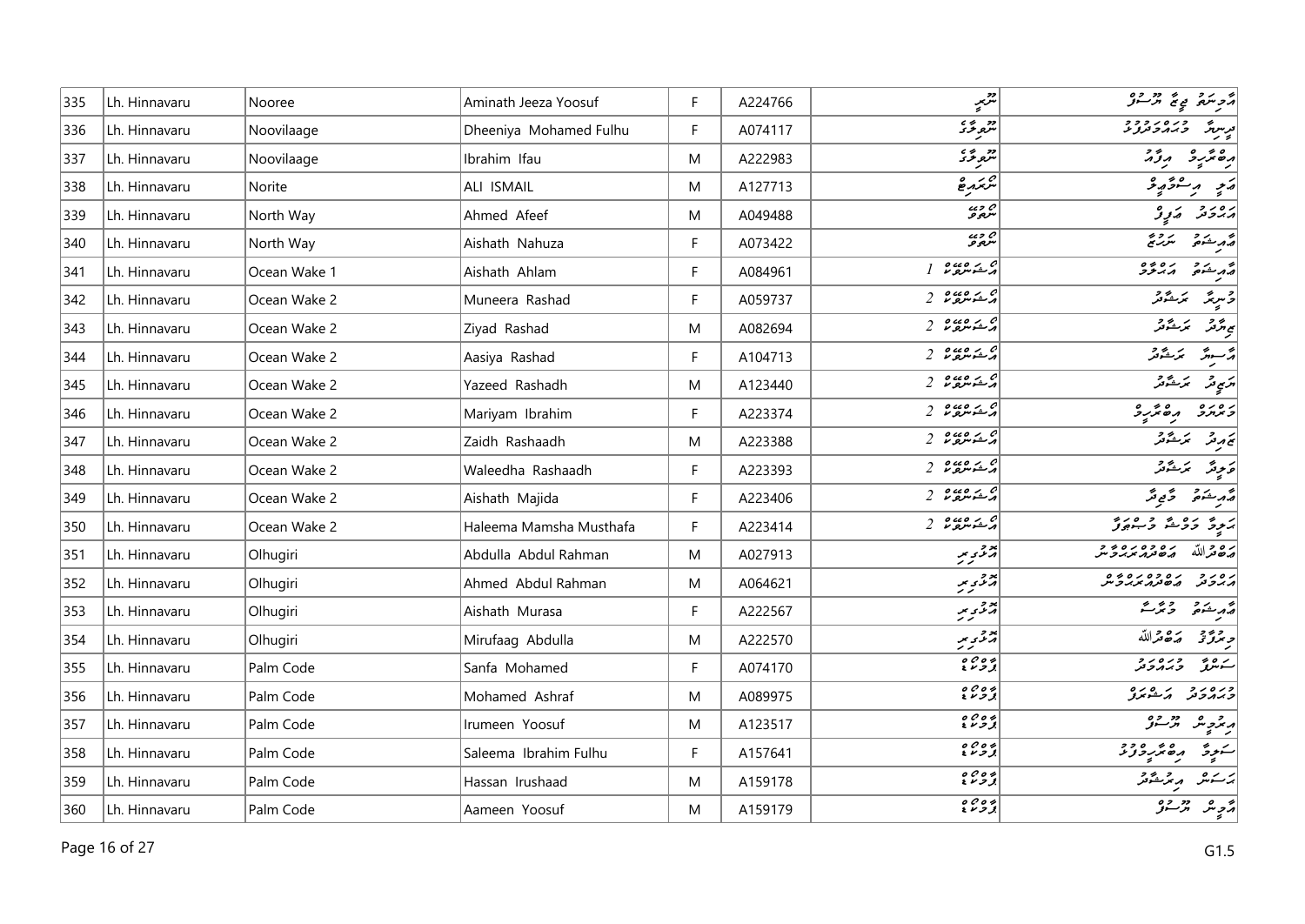| 361 | Lh. Hinnavaru | Palm Lodge      | Adam Ibrahim          | M         | A011759 | پژويوه                                  | رە ئرىر<br>پوره<br>مرتز                                                                     |
|-----|---------------|-----------------|-----------------------|-----------|---------|-----------------------------------------|---------------------------------------------------------------------------------------------|
| 362 | Lh. Hinnavaru | Palm Lodge      | Khadeeja Yoosuf       | F         | A165031 | ء ە يو ە<br>تر تر يى                    | در ده<br>  تر ورقعٌ<br>                                                                     |
| 363 | Lh. Hinnavaru | Palm Lodge      | Ibrahim Aleef         | ${\sf M}$ | A223402 | ه ه بر ه<br><b>ب</b> ر <del>د</del> نوم | رەپزېرە<br>ترىپى                                                                            |
| 364 | Lh. Hinnavaru | Palm Lodge      | Ahmed Iffan           | M         | A223413 | ه ه بر ه<br><b>ب</b> ر <del>د</del> نوم | ەمۇشر<br>ر ه ر د<br>م.روتر                                                                  |
| 365 | Lh. Hinnavaru | Pavan           | Sobira Ibrahim        | F         | A224518 | پر ئەھر                                 | دە ئەرد<br>بثوءثر                                                                           |
| 366 | Lh. Hinnavaru | Pavan           | Rauha Shareef         | F         | A224551 | بۇءىش                                   | بروي<br>ے مور <sup>9</sup>                                                                  |
| 367 | Lh. Hinnavaru | Pavan           | Fathimath Raeefa      | F         | A224563 | بۇءىش                                   | ىمەرتى<br>ۇ بوزى <sub>ۋ</sub>                                                               |
| 368 | Lh. Hinnavaru | Pavan           | Shareef Ismail        | ${\sf M}$ | A313774 | بۇءىش                                   | بە ھۇرچ<br>ڪ مور<br>ح                                                                       |
| 369 | Lh. Hinnavaru | Raiybageechaage | Hawwa Hamid           | F         | A157369 | پره ده پر پر پر                         | $rac{20}{20}$<br>برٌحرِ قر                                                                  |
| 370 | Lh. Hinnavaru | Raiybageechaage | Ali Hamid             | M         | A223762 | ىرە بىر بەر<br>ئىرمۇھ <sub>كە</sub> كەر | أوأمج المجمج وقرأ                                                                           |
| 371 | Lh. Hinnavaru | <b>Red Rose</b> | Ibrahim Reehan        | M         | A223075 | <sup>ی 9</sup> می م                     | ە ھەتگەرى<br>بەھەتگەرى<br>ىر ئەگە                                                           |
| 372 | Lh. Hinnavaru | Reethiveli      | Ali Ibrahim           | ${\sf M}$ | A224511 | ىرە <sub>ۋ</sub> ۇمۇ                    |                                                                                             |
| 373 | Lh. Hinnavaru | Reethiveli      | Ameema Ali            | F         | A224557 | ېره وگو<br>ئ <sup>و تر</sup> سر         | $\overline{\mathcal{Z}_{\mathcal{Z}}^{\times} \mathcal{Z}_{\mathcal{Z}}^{\times}}$<br>ەكىپە |
| 374 | Lh. Hinnavaru | Reethiveli      | Ameen Ali             | M         | A224560 | ېره د کو                                | ړې پې                                                                                       |
| 375 | Lh. Hinnavaru | Roazee Bank     | Abdulla Ibrahim       | M         | A224655 | ە يەھ بىرىدە<br>ئىرىپ ھەترىر            | ة صحرالله<br>وە ئرىر ۋ                                                                      |
| 376 | Lh. Hinnavaru | Rose Mead       | Muslima Mohamed       | F         | A082556 | مرج ح <sub>و</sub> ء                    | و ر ه ر د<br>تر پر ژ تر<br>3 مش <i>ور</i> دً                                                |
| 377 | Lh. Hinnavaru | Rose Mead       | Shaheedha Abdul Wahid | F         | A221086 | مرج ح ع<br>  مرج ح ع                    | ر ه وه و د<br>پره ترنرو بر تر<br>ے کے رنگر<br>پیر                                           |
| 378 | Lh. Hinnavaru | Rose Mead       | Aishath Haamath       | F         | A321078 | مرج ح <sub>و</sub> ء                    |                                                                                             |
| 379 | Lh. Hinnavaru | Saahil          | Solah Mohamed         | ${\sf M}$ | A123503 | سەمەيەتىر                               | و ر ه ر د<br>تر پروتر<br>بەۋر                                                               |
| 380 | Lh. Hinnavaru | Saahil          | Khadeeja Mohamed      | F         | A147281 | سەبەير                                  | و ره ر د<br>تربر د تر<br>ترىرىچ                                                             |
| 381 | Lh. Hinnavaru | Saahil          | Mohamed Umar Koi      | ${\sf M}$ | A222501 | سەبەيد                                  | כנסנכ כנכמה<br>כממכת מכמטה                                                                  |
| 382 | Lh. Hinnavaru | Saahil          | Fathmath Mohamed      | F         | A222504 | سەبەير                                  | و رە ر د<br>تر پر تر تر<br>ءِ بر د                                                          |
| 383 | Lh. Hinnavaru | Saahil          | Thasleema Mohamed     | F         | A222552 | سەر بۇ                                  | و ره ر و<br>تر پر ژنر<br>ۇسۇرۇ                                                              |
| 384 | Lh. Hinnavaru | Sahaa           | Moosa Ibrahim         | ${\sf M}$ | A163520 | سەتە                                    | دی مشک<br>وە ئۈرۈ                                                                           |
| 385 | Lh. Hinnavaru | Sahaa           | Ibrahim Mohamed       | M         | A222727 | يە                                      | و ر ه ر د<br>تر پروتر<br>دە ئەرد                                                            |
| 386 | Lh. Hinnavaru | Sahaa           | Rugiyya Moosa         | F         | A222731 | يەيىتە                                  | بر <sub>نج</sub> و مر<br>حر مشر                                                             |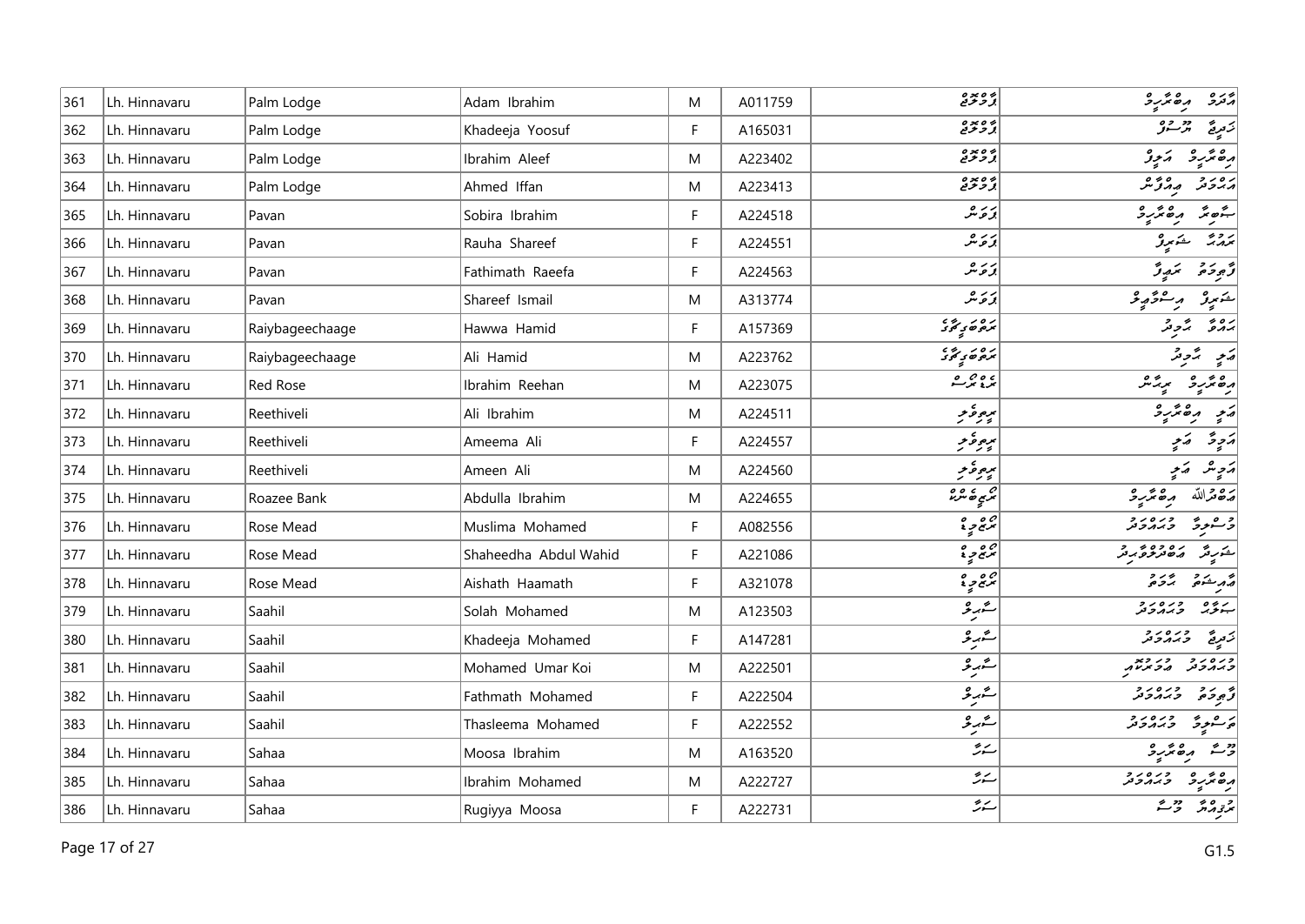| 387 | Lh. Hinnavaru | Sahaa         | Khadheeja Ibrahim        | F  | A222741 | سەتە                                | دَمِيعٌ رِهْ مَّرِ وْ                                                                  |
|-----|---------------|---------------|--------------------------|----|---------|-------------------------------------|----------------------------------------------------------------------------------------|
| 388 | Lh. Hinnavaru | Saunaa Manzil | Mohamed Abdulla          | M  | A081585 | ر <i>د هغ</i> ه ش <sub>ک</sub> ې تر | وره رو ده دالله                                                                        |
| 389 | Lh. Hinnavaru | Saunaa Manzil | Haleemath Zakariyya      | F  | A218852 | <i>ے پر شرکتر شہر</i> بحر           | بروزة بالابراد                                                                         |
| 390 | Lh. Hinnavaru | Saunaa Manzil | Shiznan Mohamed          | M  | A218858 | ىر <i>دېنىز مەنبى</i> ئى            | ے مگریش ویرہ دو<br>خوب <mark>ج س</mark> گریش ویرا <i>ز و</i> ر                         |
| 391 | Lh. Hinnavaru | Saunaa Manzil | Saneem Mohamed           | M  | A218859 | ر <i>د هغ</i> ه ش <sub>ک</sub> ې تر | و ره ر و<br><i>و پر</i> و تر<br>سەبىرچە                                                |
| 392 | Lh. Hinnavaru | Saunaa Manzil | Aminath Shauna           | F  | A218867 | ر <i>ج مۇنە</i> ھې بۇ               | أرمز<br>شەرقە ئىگر                                                                     |
| 393 | Lh. Hinnavaru | Sell          | Hashim Ali               | M  | A095405 | ئەۋ                                 | رٌجود کرمٍ                                                                             |
| 394 | Lh. Hinnavaru | Sell          | Ali Abdul Rahman         | M  | A165021 | ئەۋ                                 | ر ده ده ده ده و                                                                        |
| 395 | Lh. Hinnavaru | Shaadhaabuqe  | Shahid Abdul Gayyoom     | M  | A048651 | ر د و د ه<br>شوتر <i>ه د</i>        | شگرد ده ده ده ده<br>شگردگر شه تروی بر در                                               |
| 396 | Lh. Hinnavaru | Shaadhaabuqe  | Abdul Gayyoom Hassan     | M  | A222834 | ر د د د د<br>شوتر <i>ه د</i>        | ره وه پره دوه در کرکنگی<br>هانه توریخ های در کرکنگی                                    |
| 397 | Lh. Hinnavaru | Shaadhaabuqe  | Zaeena Abdul Gayyoom     | F. | A222837 | ر د د د ،<br>شوتر <i>ه د</i>        | ر شهر ده وه به ۱۵۶۵<br>محمد شهر محمد محمد محمد                                         |
| 398 | Lh. Hinnavaru | Shaadhaabuqe  | Zamra Abdul Gayyoom      | F. | A222842 | ر د د د ،<br>شوتر <i>ه د</i>        | נים גם כסגם בסים<br>מכינה השינות ברות                                                  |
| 399 | Lh. Hinnavaru | Shaadhaabuqe  | Ahmed Abdul Qayoom       | M  | A222845 | ر د د د ،<br>شوتر <i>ه د</i>        | ر ס ر כ     ر ס כ ס כ ס ס כ ס<br>ג ג כ تر         ג ש تر <del>ت</del> ر <i>ב ג ת כ</i> |
| 400 | Lh. Hinnavaru | Shaadhaabuge  | Mohamed Abdul Qayyoom    | M  | A222846 | ر د د د ،<br>شوتر <i>ه د</i>        | כנסני נסיפוסמס<br>הממכת מסתי <i>ב</i> מיני                                             |
| 401 | Lh. Hinnavaru | Sosun Villa   | Adam Mohamed             | M  | A001508 | <u>مەسە ئەرە</u>                    | و رە ر د<br>تر پروتر<br>پژ <sub>مرو</sub><br>پژمورو                                    |
| 402 | Lh. Hinnavaru | Sosun Villa   | Hussain Mohamed          | M  | A001743 | استمستشعر                           | بركتهر شده در و                                                                        |
| 403 | Lh. Hinnavaru | Sosun Villa   | Mohamed Adam             | M  | A223410 | 2 سەمبىرى <i>م</i> ۇ                | ورەرو پەرە                                                                             |
| 404 | Lh. Hinnavaru | Sosun Villa   | Moosa Mohamed            | M  | A223416 | <u>ح سەمىرى ئە</u>                  | 5,0,0,0                                                                                |
| 405 | Lh. Hinnavaru | Sosun Villa   | Aishath Mohamed          | F  | A223430 | <u>شر سەھرى</u> مىتى                | و دره دره در در<br>مگرشوی درگردند                                                      |
| 406 | Lh. Hinnavaru | Sosun Villa   | Ibrahim Layaal Mohamed   | M  | A223455 | <u>شر سەھرىم</u> ۇ                  |                                                                                        |
| 407 | Lh. Hinnavaru | Star Land     | Aboobakuru Somah Hussain | M  | A352048 | ە يە يە ە ە<br>سىرى ئىرىش           | גמג ככן גובר כן ת                                                                      |
| 408 | Lh. Hinnavaru | Sun Reef      | Waheeda Yoosuf           | F  | A056951 | ئەشرىر ۋ                            | ى بەنگە ئەجرىسىمۇ                                                                      |
| 409 | Lh. Hinnavaru | Sun Reef      | Hussain Ashaan           | M  | A159000 | ئەمىر پور<br>مەمرىپەر               |                                                                                        |
| 410 | Lh. Hinnavaru | Sun Reef      | Rugiyya Hussain          | F  | A221490 | ئەنگە بىر ۋ                         | برتومدهم بالمستهر مكر                                                                  |
| 411 | Lh. Hinnavaru | Sun Reef      | Ahmed Fayaaz             | M  | A226271 | سەمىرى <sub>ر</sub> و               | برەر دېگر ش                                                                            |
| 412 | Lh. Hinnavaru | Sun Reef      | Mariyam Inaaya           | F. | A226289 | ئەنگە بېرۇ                          | رەرە مەش                                                                               |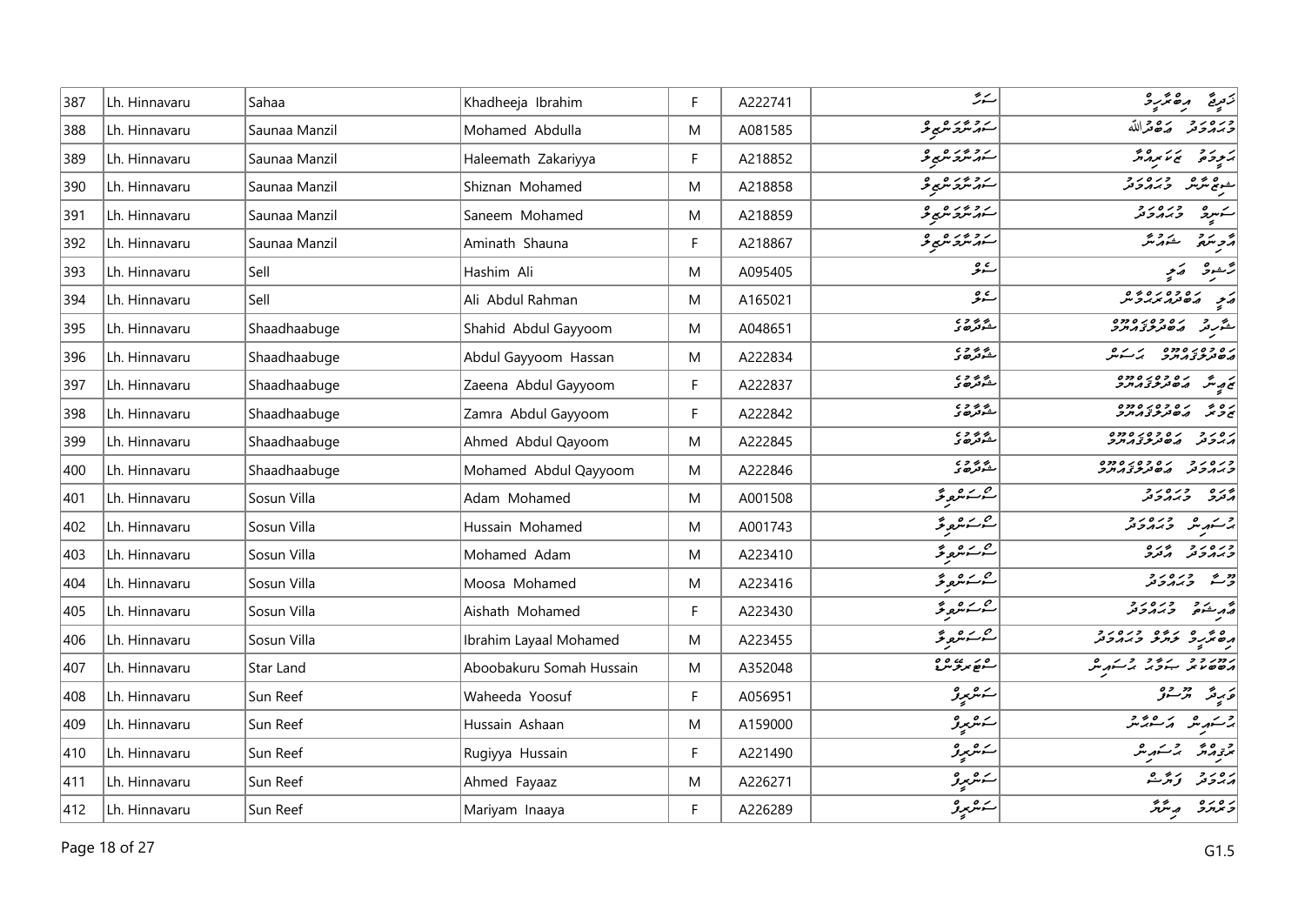| 413 | Lh. Hinnavaru | Sun Reef       | Mohamed Ifaaz Gasim     | M         | A321077 | ئەمىر پور <sup>ە</sup>                 | وبرورد رؤء كالمرو                                                                                   |
|-----|---------------|----------------|-------------------------|-----------|---------|----------------------------------------|-----------------------------------------------------------------------------------------------------|
| 414 | Lh. Hinnavaru | Sun Reef       | Yoosuf Simal            | M         | A327980 | سەمىرىۋ                                | در ده سرگرمی<br>رسوز                                                                                |
| 415 | Lh. Hinnavaru | Sun Reef       | Aishath Shaufa          | F         | A332257 | ئەمىر پور<br>سەمىر بور                 | مەرىشىم شىمەتى                                                                                      |
| 416 | Lh. Hinnavaru | Tharaanaa      | Fathimath Nasra Ahmed   | F         | A221219 | ە ئەر                                  | و د د سره د ده د د                                                                                  |
| 417 | Lh. Hinnavaru | Tharaanaa      | Mohamed Ashal Ahmed     | M         | A221221 | لرمزيئر                                | ورەر د در مرد دەر د<br>دېرمرد تر سرگر مهرونر                                                        |
| 418 | Lh. Hinnavaru | Tharaanaa      | Aminath Nashva Ahmed    | F         | A221226 | ۇبۇبىر                                 |                                                                                                     |
| 419 | Lh. Hinnavaru | Theen          | Ali Yoosuf Aboobakuru   | M         | A025742 | ۾ پڻر                                  | ג כר כם גדוגר כ                                                                                     |
| 420 | Lh. Hinnavaru | Theen          | Abdulla Zahuraan Ali    | ${\sf M}$ | A216960 | ۾ پڻر                                  | أرەقراللە برىر مەير                                                                                 |
| 421 | Lh. Hinnavaru | Theen          | Ubaidha Thooba Ali      | F         | A223497 | مچې شر                                 | 5.80                                                                                                |
| 422 | Lh. Hinnavaru | Thiary         | Mariyam Ali             | F         | A222448 | مورځمنو                                | د وړه کړې                                                                                           |
| 423 | Lh. Hinnavaru | Thoathaage     | Hassan Ismail           | M         | A024829 | ج ءِ ۽<br>حوم <sub>ک</sub>             | برىكىش برسىۋېر ئو                                                                                   |
| 424 | Lh. Hinnavaru | Thoathaage     | Abdulla Hassan          | M         | A040139 | ج ءِ ج<br>حو جو ي                      | مَدْهُ مِّرَاللَّهُ بَرْسَةَ مَّرْ                                                                  |
| 425 | Lh. Hinnavaru | Thoathaage     | Mariyam Indhu Ismail    | F         | A148946 | ∂ پر پ<br>حو تر ک                      | وبرمرد مسترم مستوضع                                                                                 |
| 426 | Lh. Hinnavaru | Thoathaage     | Sanfa Hassan            | F         | A165035 | ∂ ۵ و ع<br> حو حو م                    | ستائىق ئەستانلى                                                                                     |
| 427 | Lh. Hinnavaru | Thoathaage     | Fathmath Sadha Hassan   | F         | A223747 | ج ءِ ج<br>حوص                          | قەم ئەقرىرىسى                                                                                       |
| 428 | Lh. Hinnavaru | Thoathaage     | Fathimath Ismail        | F         | A347932 | ج ءِ ج<br>حوص ت                        | قرم في من المستقصر المحصر المحرم المحرم المحرم المحرم المحرم المحرم المحرم المحرم المحرم المحرم الم |
| 429 | Lh. Hinnavaru | Thothaa Manzil | Fathimath Athoofa       | F         | A223733 | جۇ ئەش <sub>كى</sub> ئە                | كو د دود                                                                                            |
| 430 | Lh. Hinnavaru | Thothaa Manzil | Mariyam Abdulla         | F         | A223738 | جو بر عربي عمر<br>  حو جو جر سر بي عمر | تره مره بره والله                                                                                   |
| 431 | Lh. Hinnavaru | Uraha          | Hassan Aalif Abdul Gani | M         | A224922 | برىرىر                                 | برَ سَمَسٌ مُرَّجَزٌ مَا صَّرْحَهُ سِ                                                               |
| 432 | Lh. Hinnavaru | Vaarey Villa   | Mohamed Moosa           | M         | A106705 | و پر<br>د عر <sub>حو</sub> څه          | ورەر دور                                                                                            |
| 433 | Lh. Hinnavaru | Vaarey Villa   | Abdulla Moosa           | M         | A131988 | و بر<br>  قر تر <i>و</i> قر            | مَەھْرَاللَّهُ حَرْثَةً                                                                             |
| 434 | Lh. Hinnavaru | Vaarey Villa   | Faheema Moosa           | F         | A156008 | ە يە<br>قەنىرموقتە                     | أقررة المحمشة                                                                                       |
| 435 | Lh. Hinnavaru | Vaarey Villa   | Hassan Moominu          | M         | A223270 | په پره<br>  عربه عرب                   | برسكش ودوجن                                                                                         |
| 436 | Lh. Hinnavaru | Vaarey Villa   | Ibrahim Sifaz           | M         | A223276 | و بر<br>  عربر عر                      | وە ئۆر سوزى                                                                                         |
| 437 | Lh. Hinnavaru | Vaarey Villa   | Mibsaam Moosa           | M         | A223282 | لۇ <sup>ي</sup> ھوقە                   | 270000                                                                                              |
| 438 | Lh. Hinnavaru | Vaarey Villa   | Aminath Adam            | F         | A280635 | ە يە<br>قەنىزە بەقتى                   | ړ پر په ده د                                                                                        |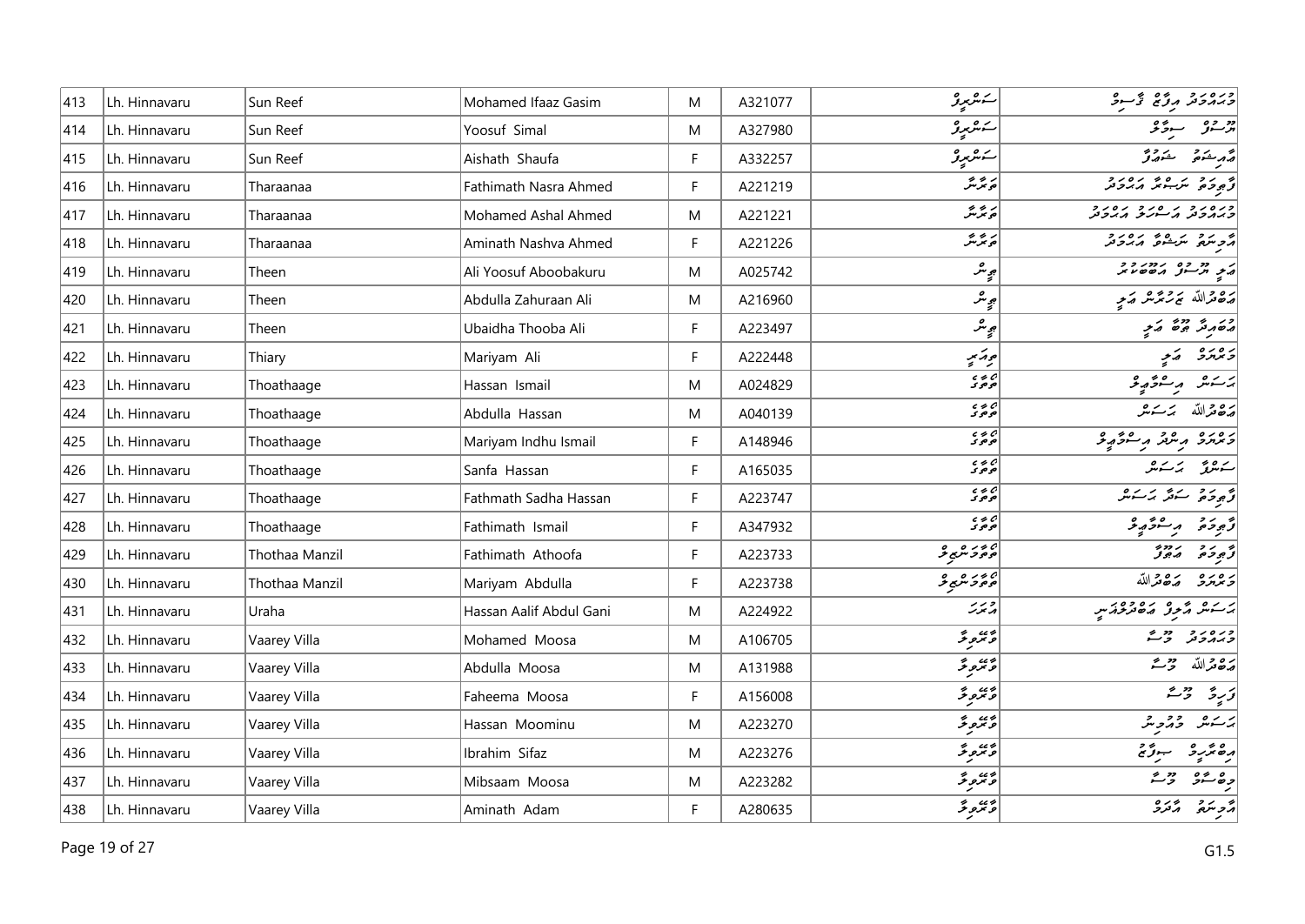| 439 | Lh. Hinnavaru | Veheli            | Ahmed Inaz                    | M  | A072676 | ء بم و                                  | پر ۱۵ رو<br>ەرىتىنج                      |
|-----|---------------|-------------------|-------------------------------|----|---------|-----------------------------------------|------------------------------------------|
| 440 | Lh. Hinnavaru | Veheli            | Mariyam Ali                   | F. | A223025 | ء بحرمر                                 | د ه بره<br>رځ و                          |
| 441 | Lh. Hinnavaru | Vehi              | Fathmath Saifana              | F. | A219441 | قرسر                                    | سەر ئە ئىگر<br>ا تو پر چ                 |
| 442 | Lh. Hinnavaru | Vehi              | Habeeba Abdul Gayyoom         | F. | A220417 | ءُر                                     | 501                                      |
| 443 | Lh. Hinnavaru | Vision            | Agleema Adam Fulhu            | F. | A221053 | ە پەيتىر                                | پر ده و د<br>مرکز کر<br>  پر بح چرچ      |
| 444 | Lh. Hinnavaru | Vision            | <b>Fathimath Nawaal Moosa</b> | F. | A221117 | ە پەيشىر                                | تحج و در ده در د                         |
| 445 | Lh. Hinnavaru | Weeklyshan        | Ali Adam                      | M  | A048798 | <sub>حو</sub> ثة م <sub>ح</sub> يشة مثر | أە ئە ئەترى                              |
| 446 | Lh. Hinnavaru | Weeklyshan        | Adam Naseer                   | M  | A120775 | وٍرْ موِيسَة مْر                        | پج پر ہ<br>مرکور<br>سكرسه محر            |
| 447 | Lh. Hinnavaru | Weeklyshan        | Ibrahim Naseer                | M  | A156082 | وثمويشكر                                | ارە ئ <sup>ې</sup> ر ئە<br>سكرسه محر     |
| 448 | Lh. Hinnavaru | Weeklyshan        | Fathimath Usman               | F. | A223537 | <sub>حو</sub> ثة م <sub>ح</sub> يشة مثر | أو رو وه وه ه                            |
| 449 | Lh. Hinnavaru | Weeklyshan        | Mohamed Naseer                | M  | A223552 | موشوچە شەكە                             | وره رو سرب و                             |
| 450 | Lh. Hinnavaru | Weeklyshan        | Mariyam Eana Ali              | F. | A223554 | <sub>وی</sub> نڈیشر                     | دەرە پەشكەپ                              |
| 451 | Lh. Hinnavaru | <b>White Rose</b> | Hawwa Solih                   | F  | A065644 | ئەرەم بىر م                             | ستزور<br>  پرویچ                         |
| 452 | Lh. Hinnavaru | <b>White Rose</b> | Ameena Mohamed                | F  | A095237 | ر ه ه ه ه م                             | أرجاش وره رو                             |
| 453 | Lh. Hinnavaru | Zeel              | Ali Maoolh Adam               | M  | A222492 | ىپىتى                                   | أەيد وەيمىت أرمز                         |
| 454 | Lh. Hinnavaru | Zeel              | Aishath Fahuma Adam           | F. | A222493 | ىچو                                     | و در در در در در ه<br>در شومی تورگ از در |
| 455 | Lh. Hinnavaru | Zeel              | Fathmath Fahudha Adam         | F. | A222500 | ىجوعر                                   | أوجوح وروي وره                           |
| 456 | Lh. Hinnavaru | Zeel              | Muaaz Mohamed                 | M  | A223780 | ىچە                                     | כל כנסנב<br>כול כמבט                     |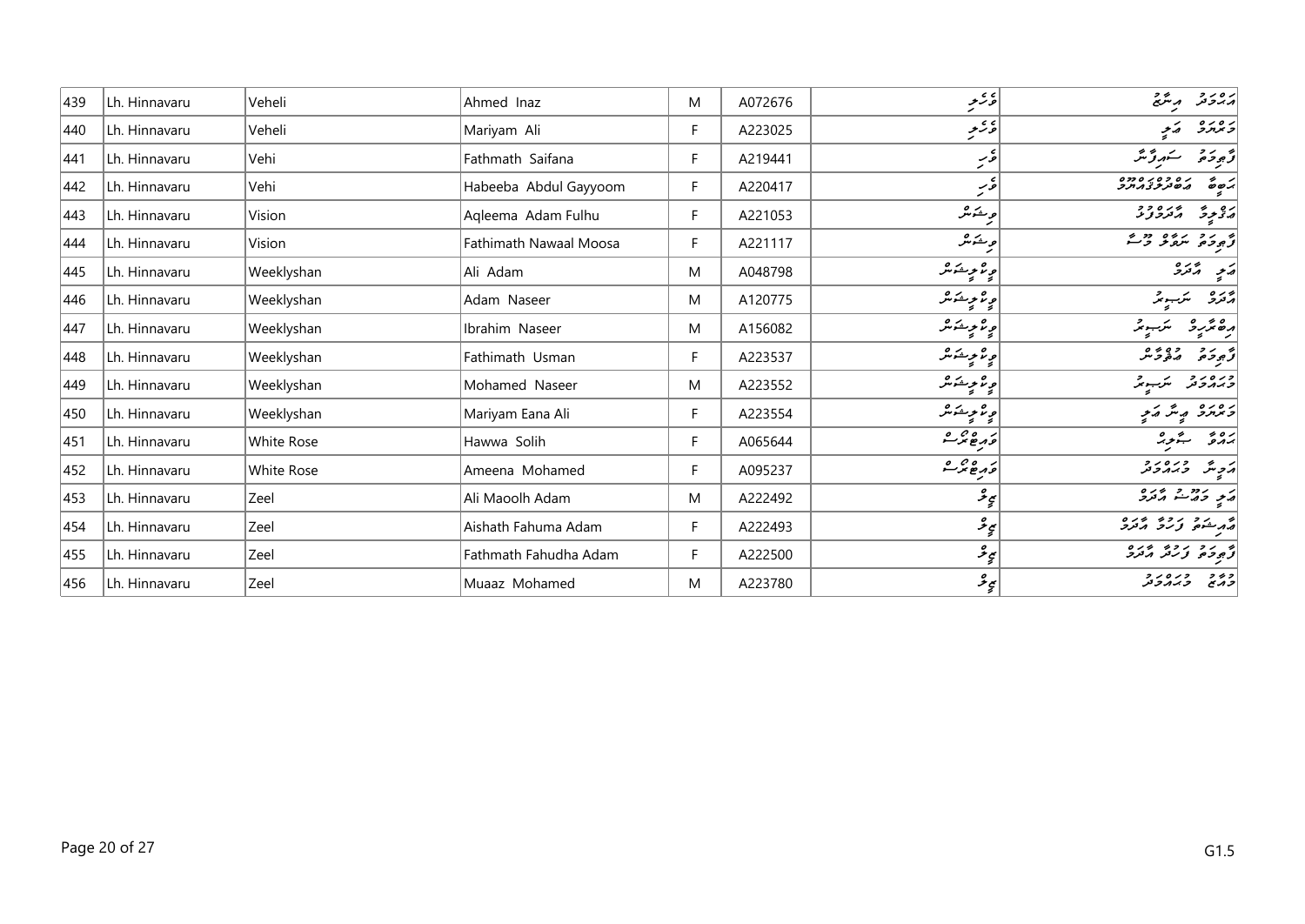## *w7qAn8m? sCw7mRo>u; wEw7mRw;sBo<*

| ' مرمر | 'يئرىثر: |
|--------|----------|
|        |          |
|        |          |
|        |          |

## *w7q9r@w7m> sCw7qHtFoFw7s; mAm=q7 w7qHtFoFw7s;*

| ىر تە | $\mathcal{O} \times$<br>$\sim$ | $\sim$<br>. . | لترنثر |
|-------|--------------------------------|---------------|--------|
|       |                                |               |        |
|       |                                |               |        |
|       |                                |               |        |

| يره | $^{\circ}$ | $\frac{2}{n}$ | $^{\circ}$<br>سرسر. |
|-----|------------|---------------|---------------------|
|     |            |               |                     |
|     |            |               |                     |
|     |            |               |                     |

| ىرتىر: | 。<br>سر سر | .,<br>مرسر |
|--------|------------|------------|
|        |            |            |
|        |            |            |
|        |            |            |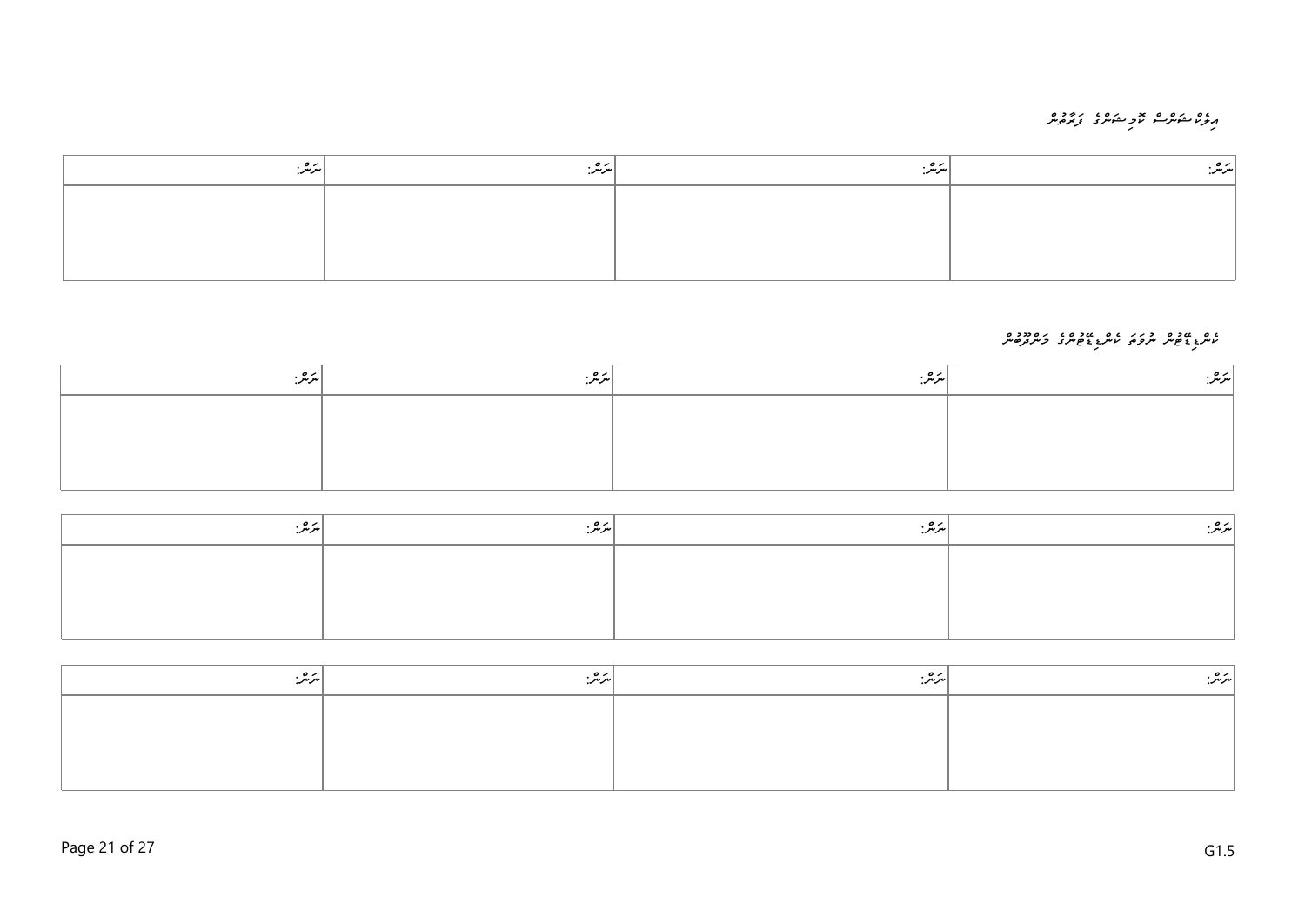| يره. | ο. | ا ير ه |  |
|------|----|--------|--|
|      |    |        |  |
|      |    |        |  |
|      |    |        |  |

| متريثر به | 。<br>'سرسر'۔ | يتزيترا | سرسر |
|-----------|--------------|---------|------|
|           |              |         |      |
|           |              |         |      |
|           |              |         |      |

| ىئرىتر. | $\sim$ | ا بر هه. | لىرىش |
|---------|--------|----------|-------|
|         |        |          |       |
|         |        |          |       |
|         |        |          |       |

| 。<br>مرس. | $\overline{\phantom{a}}$<br>مر سر | يتريثر |
|-----------|-----------------------------------|--------|
|           |                                   |        |
|           |                                   |        |
|           |                                   |        |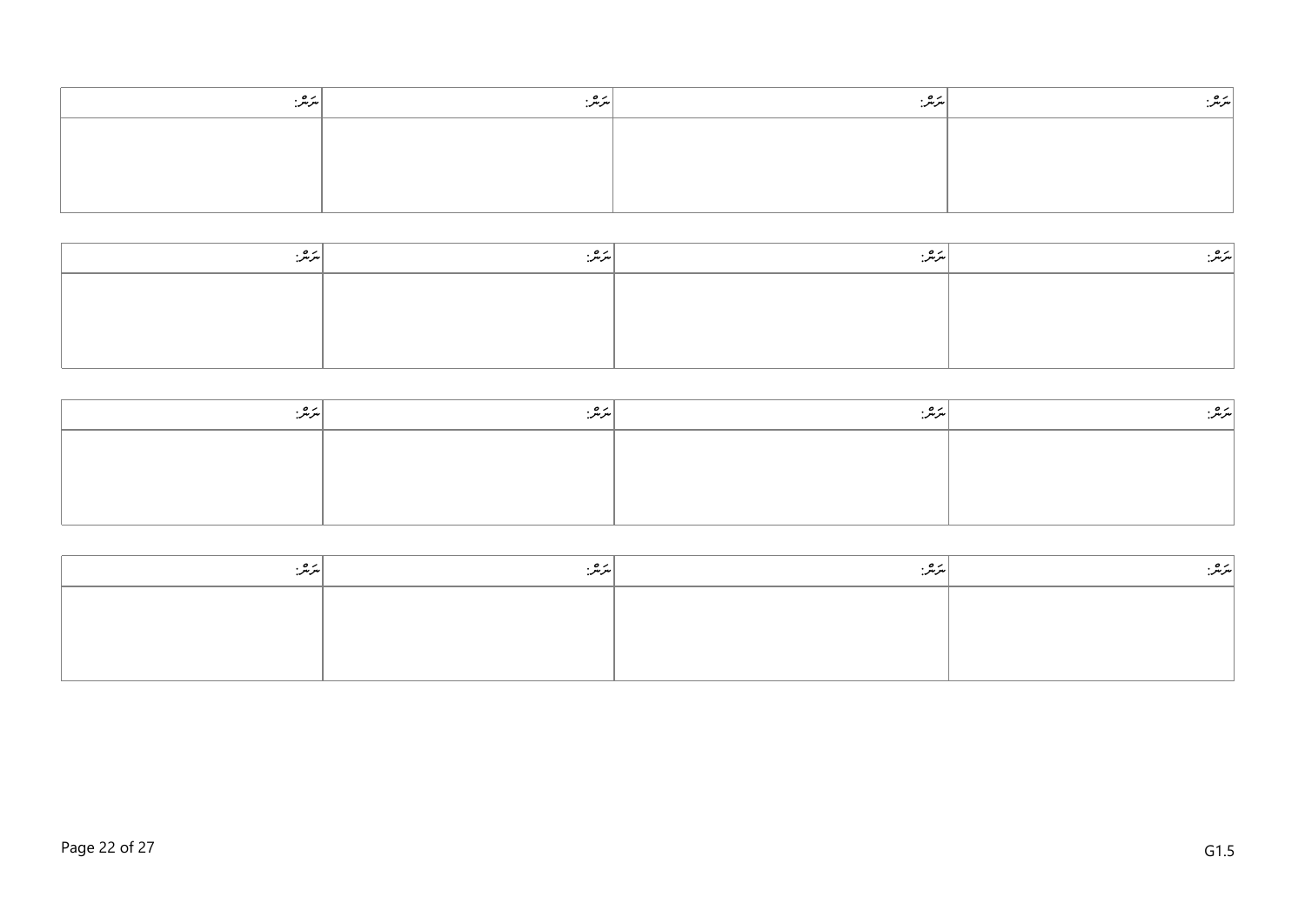| ير هو . | $\overline{\phantom{a}}$ | يرمر | اير هنه. |
|---------|--------------------------|------|----------|
|         |                          |      |          |
|         |                          |      |          |
|         |                          |      |          |

| ىر تىر: | $\circ$ $\sim$<br>" سرسر . | يترمير | o . |
|---------|----------------------------|--------|-----|
|         |                            |        |     |
|         |                            |        |     |
|         |                            |        |     |

| انترنثر: | ر ه |  |
|----------|-----|--|
|          |     |  |
|          |     |  |
|          |     |  |

|  | . ه |
|--|-----|
|  |     |
|  |     |
|  |     |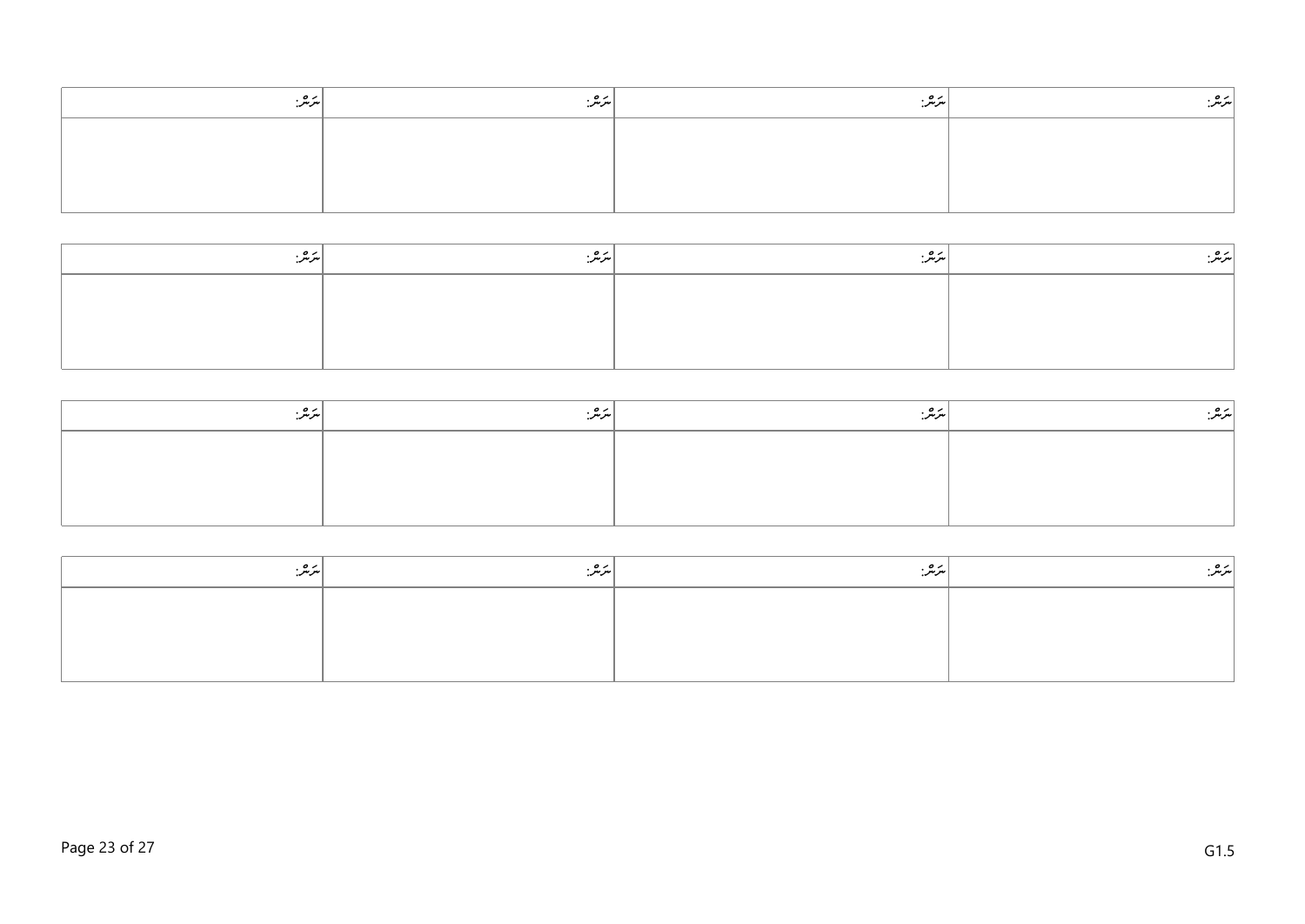| ير هو . | $\overline{\phantom{a}}$ | يرمر | اير هنه. |
|---------|--------------------------|------|----------|
|         |                          |      |          |
|         |                          |      |          |
|         |                          |      |          |

| ىر تىر: | $\circ$ $\sim$<br>" سرسر . | يترمير | o . |
|---------|----------------------------|--------|-----|
|         |                            |        |     |
|         |                            |        |     |
|         |                            |        |     |

| 'تترنثر: | 。<br>,,,, |  |
|----------|-----------|--|
|          |           |  |
|          |           |  |
|          |           |  |

|  | . ه |
|--|-----|
|  |     |
|  |     |
|  |     |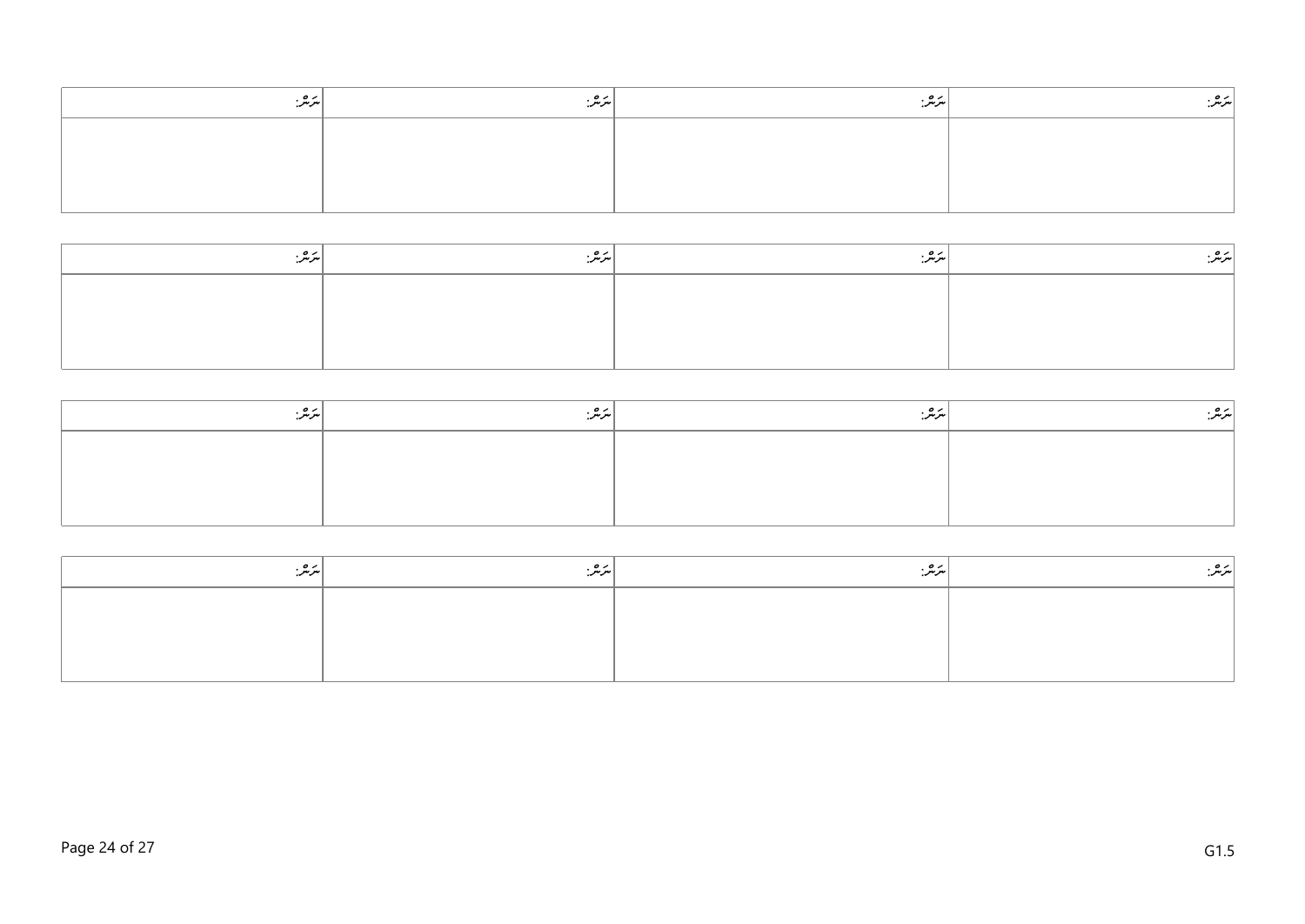| $\cdot$ | ο. | $\frac{\circ}{\cdot}$ | $\sim$<br>سرسر |
|---------|----|-----------------------|----------------|
|         |    |                       |                |
|         |    |                       |                |
|         |    |                       |                |

| ايرعر: | ر ه<br>. . |  |
|--------|------------|--|
|        |            |  |
|        |            |  |
|        |            |  |

| بر ه | 。 | $\sim$<br>َ سومس. |  |
|------|---|-------------------|--|
|      |   |                   |  |
|      |   |                   |  |
|      |   |                   |  |

| 。<br>. س | ىرىىر |  |
|----------|-------|--|
|          |       |  |
|          |       |  |
|          |       |  |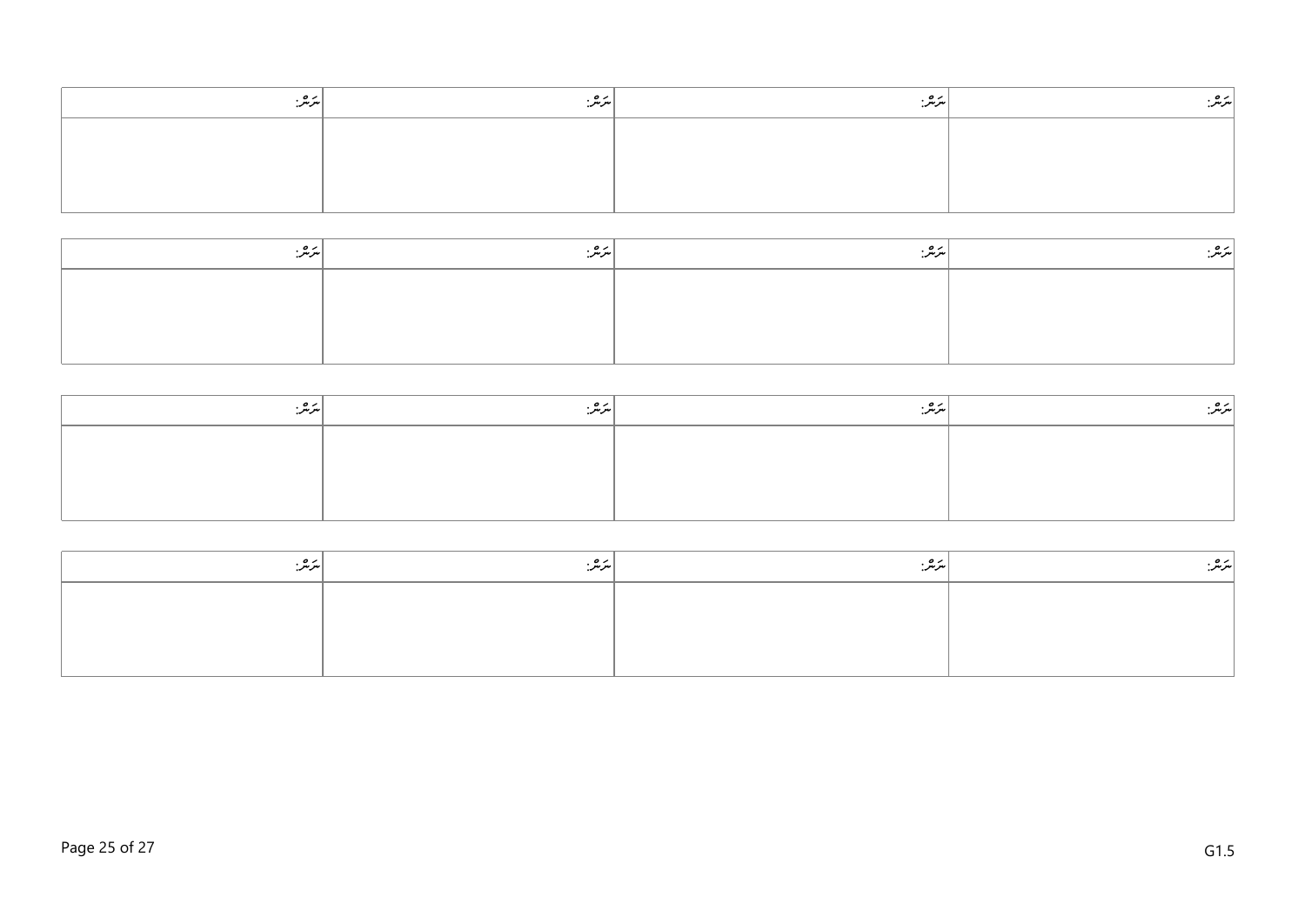| ير هو . | $\overline{\phantom{a}}$ | يرمر | لتزمثن |
|---------|--------------------------|------|--------|
|         |                          |      |        |
|         |                          |      |        |
|         |                          |      |        |

| ىر تىر: | $\circ$ $\sim$<br>" سرسر . | يترمير | o . |
|---------|----------------------------|--------|-----|
|         |                            |        |     |
|         |                            |        |     |
|         |                            |        |     |

| الترنثر: | ' مرتكز: | الترنثر: | .,<br>سرسر. |
|----------|----------|----------|-------------|
|          |          |          |             |
|          |          |          |             |
|          |          |          |             |

|  | . ه |
|--|-----|
|  |     |
|  |     |
|  |     |